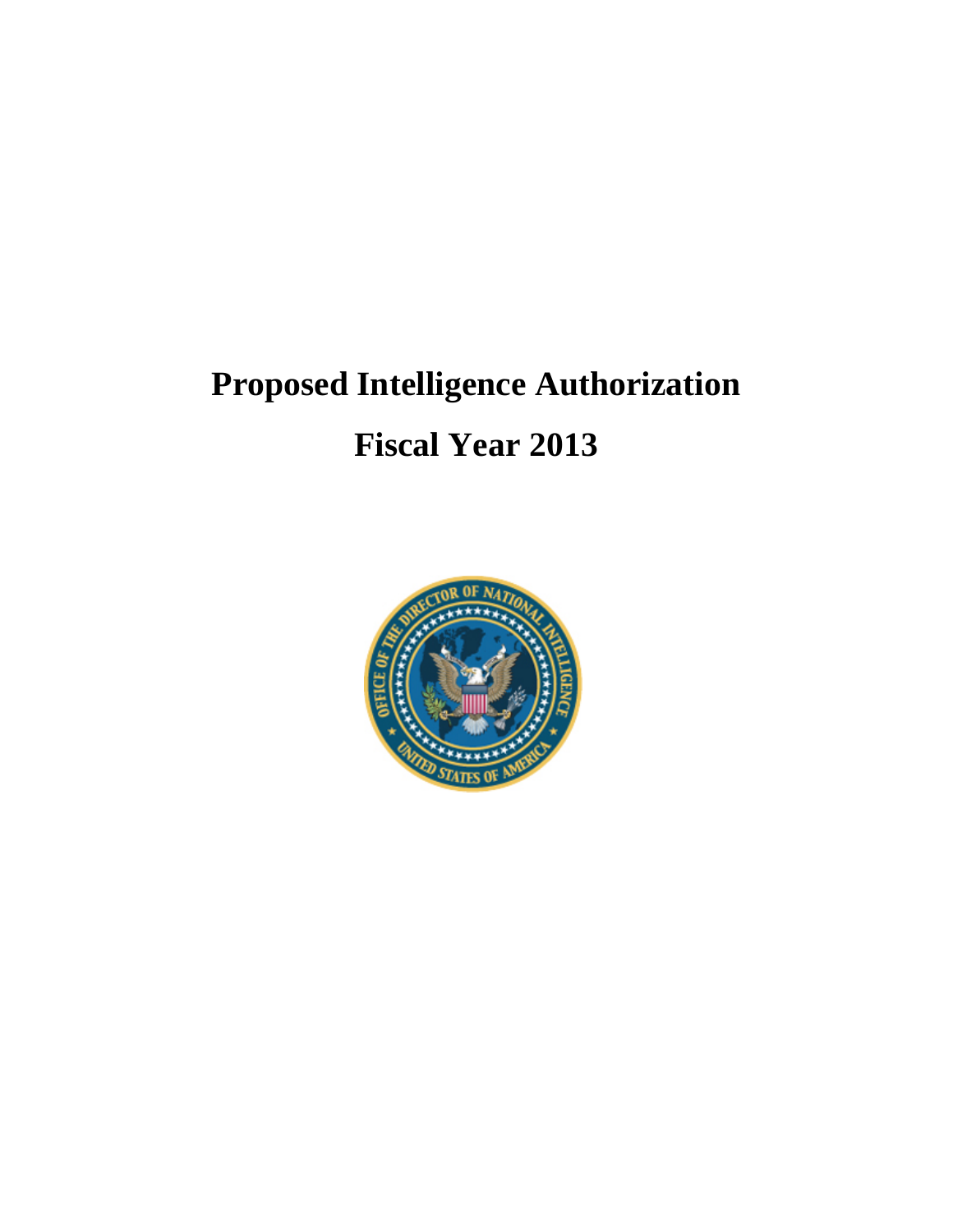To authorize appropriations for fiscal year 2013 for intelligence and intelligence-related activities of the United States Government and the Office of the Director of National Intelligence, the Central Intelligence Agency Retirement and Disability System, and for other purposes.

*Be it enacted by the Senate and House of Representatives of the United States of America in Congress assembled,*

# **SEC. 1. SHORT TITLE; TABLE OF CONTENTS.**

(a) SHORT TITLE—This Act may be cited as the `Intelligence Authorization Act for Fiscal Year 2013'.

(b) TABLE OF CONTENTS—The table of contents for this Act is as follows: Sec. 1. Short title; table of contents. Sec. 2. Definitions.

# TITLE I**—**BUDGET AND PERSONNEL AUTHORIZATIONS

Sec. 101. Authorization of Appropriations.

Sec. 102. Classified Schedule of Authorizations.

Sec. 103. Personnel Ceiling Adjustments.

Sec. 104. Intelligence Community Management Account.

#### TITLE II**—**CENTRAL INTELLIGENCE AGENCY RETIREMENT AND DISABILITY SYSTEM

Sec. 201. Authorization of Appropriations.

#### TITLE III—GENERAL INTELLIGENCE COMMUNITY MATTERS

Subtitle A—Personnel Matters

Sec. 301. Non-Reimbursable Details.

#### Subtitle B—Reporting Requirements

Sec. 302. Limitation on Applicability of Future Reporting Requirements.

A Bill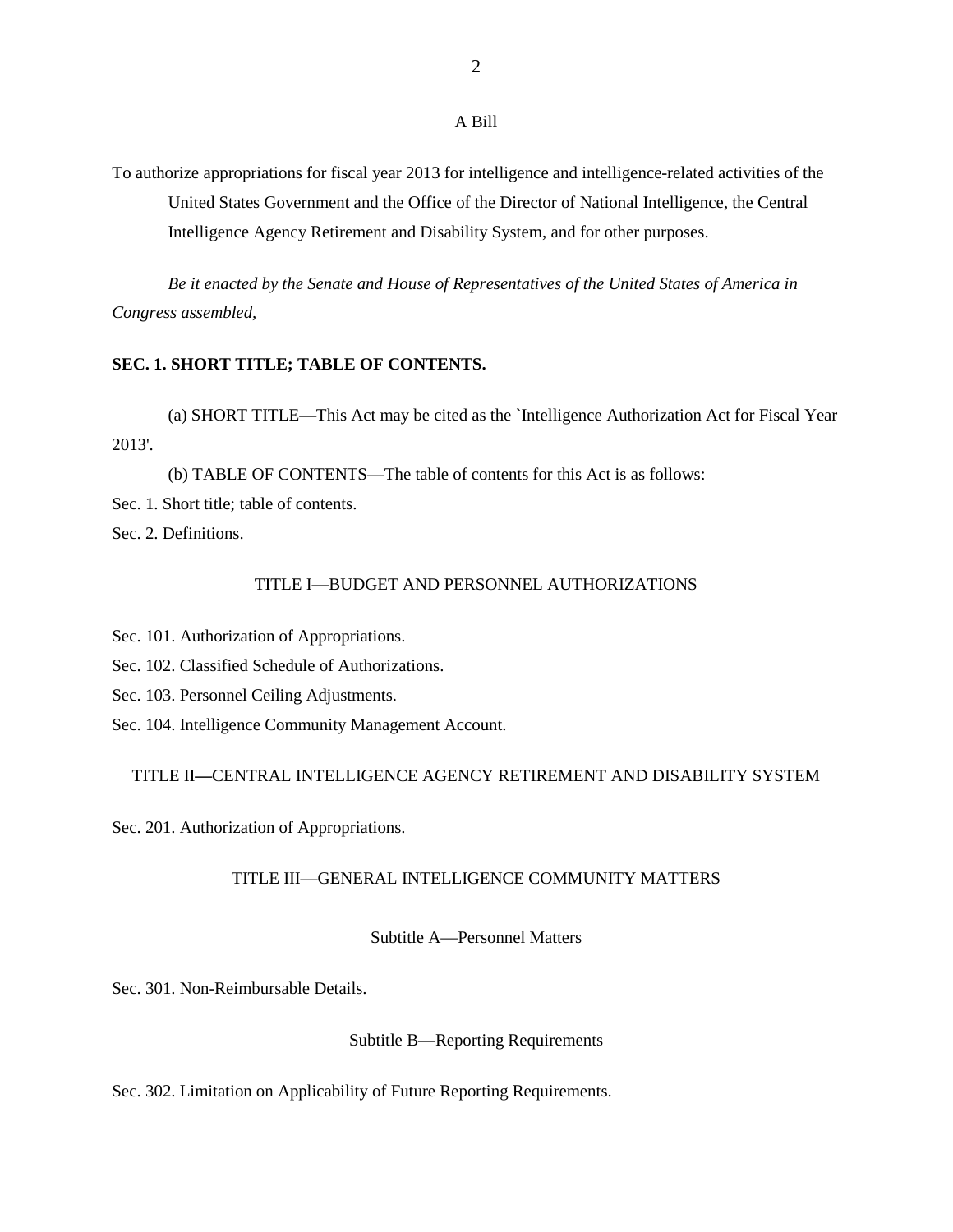Sec. 303. Repeal or Modification of Certain Reporting Requirements. Sec. 304. Update to Reports on Acquisition of Major Systems.

# TITLE IV—MATTERS RELATING TO ELEMENTS OF THE INTELLIGENCE COMMUNITY

Sec. 401. Section 5(a)(1) of the Central Intelligence Agency Act.

Sec. 402. Working Capital Fund Amendments.

Sec. 403. Central Intelligence Agency Inspector General Authorities

# TITLE V—TECHNICAL AMENDMENTS

Sec. 501. Technical Amendment for Statutory Definition of Agency. Sec. 502. Technical Amendment for Definition of Intelligence Agency.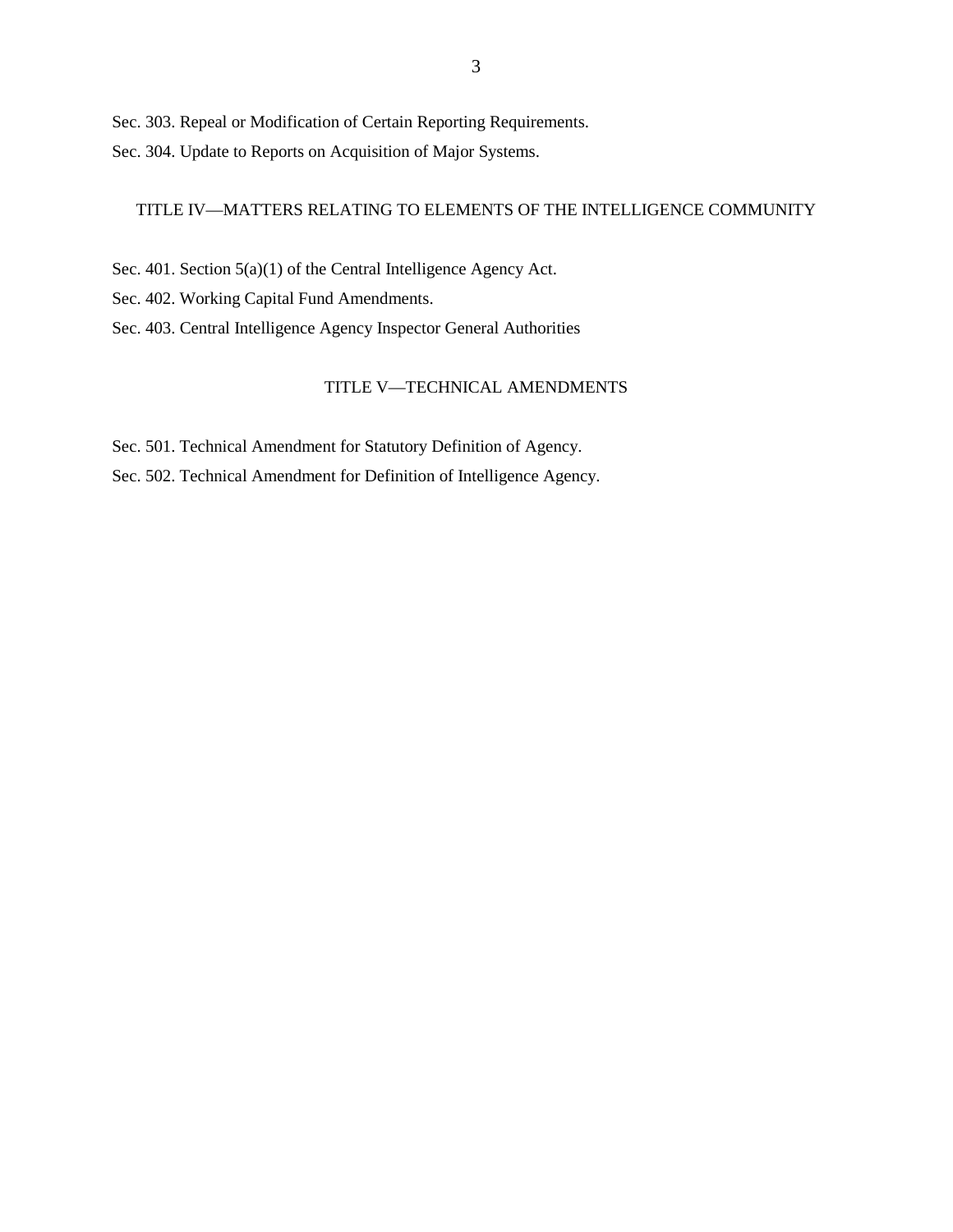#### **SEC. 2. DEFINITIONS.**

In this Act:

(1) CONGRESSIONAL INTELLIGENCE COMMITTEES. —The term `congressional intelligence committees' means—

(A) the Select Committee on Intelligence of the Senate; and

(B) the Permanent Select Committee on Intelligence of the House of Representatives. (2) INTELLIGENCE COMMUNITY. —The term `Intelligence Community' has the meaning given that term in section 3(4) of the National Security Act of 1947 (50 U.S.C. 401a(4)).

# **TITLE I—BUDGET AND PERSONNEL AUTHORIZATIONS**

## **SEC. 101. AUTHORIZATION OF APPROPRIATIONS.**

# *BILL TEXT*

(a) Funds are hereby authorized to be appropriated for fiscal year 2013 for the conduct of the intelligence and intelligence-related activities of the following elements of the United States Government:

(1) The Office of the Director of National Intelligence.

- (2) The Central Intelligence Agency.
- (3) The Department of Defense.
- (4) The Defense Intelligence Agency.
- (5) The National Security Agency.

(6) The Department of the Army, the Department of the Navy, and the Department of the Air Force.

- (7) The Coast Guard.
- (8) The Department of State.
- (9) The Department of the Treasury.
- (10) The Department of Energy.
- (11) The Department of Justice.
- (12) The Federal Bureau of Investigation.
- (13) The Drug Enforcement Administration.
- (14) The National Reconnaissance Office.
- (15) The National Geospatial-Intelligence Agency.
- (16) The Department of Homeland Security.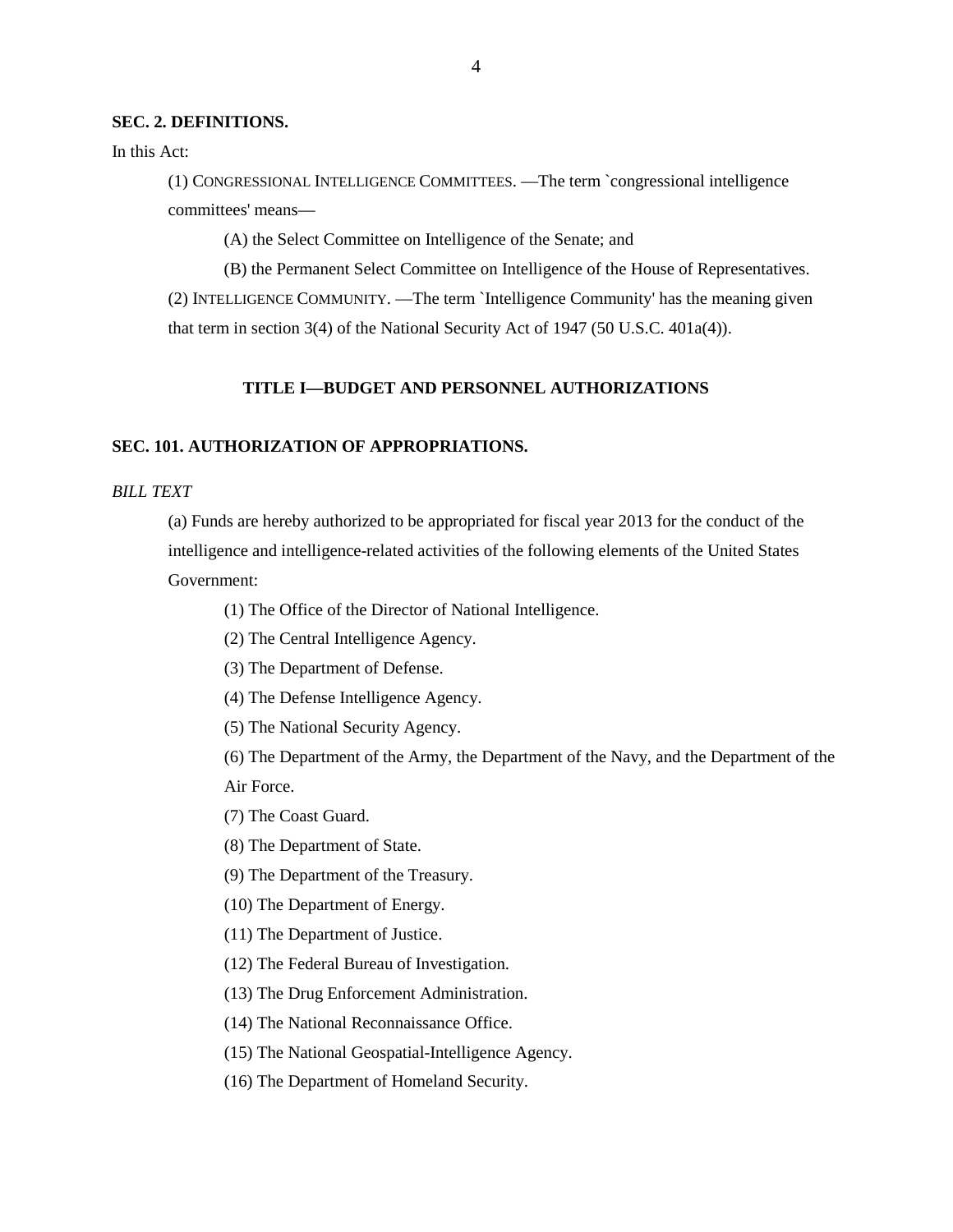#### **SEC. 102. CLASSIFIED SCHEDULE OF AUTHORIZATIONS.**

#### *BILL TEXT*

(a) SPECIFICATIONS OF AMOUNTS AND PERSONNEL LEVELS. —The amounts authorized to be appropriated under section 101 and the authorized personnel levels (expressed as full-time equivalent positions) for the conduct of the intelligence activities of the elements listed in paragraphs (1) through (16) of section 101, are those specified in the classified Schedule of Authorizations prepared to accompany the conference report on the bill \_\_\_\_\_\_\_\_\_\_\_\_ of the One Hundred Twelfth Congress.

# **SEC. 103. PERSONNEL CEILING ADJUSTMENTS.**

#### *BILL TEXT*

(a) AUTHORITY FOR INCREASES.—The Director of National Intelligence may authorize the employment of civilian personnel in excess of the number of full-time equivalent positions for fiscal year 2013 authorized by the classified Schedule of Authorizations referred to in section 102(a) if the Director of National Intelligence determines that such action is necessary to the performance of important intelligence functions, except that the number of personnel employed in excess of the number authorized under such section may not, for any element of the Intelligence Community, exceed 5 percent of the number of civilian personnel authorized under such section for such element.

(b) AUTHORITY FOR CONVERSION OF ACTIVITIES PERFORMED BY CONTRACT PERSONNEL—

(1) IN GENERAL.— In addition to the authority in subsection (a) and subject to paragraph (2), if the head of an element of the Intelligence Community makes a determination that activities currently being performed by contract personnel should be performed by employees of such element, the Director of National Intelligence, in order to reduce a comparable number of contract personnel, may authorize for that purpose employment of additional full-time equivalent personnel in such element equal to the number of full-time equivalent contract personnel performing such activities.

(2) The authority described in paragraph (1) may not be exercised unless the Director of National Intelligence concurs with the determination described in such paragraph.

(c) TREATMENT OF CERTAIN PERSONNEL– The Director of National Intelligence shall establish guidelines that govern, for each element of the Intelligence Community, the treatment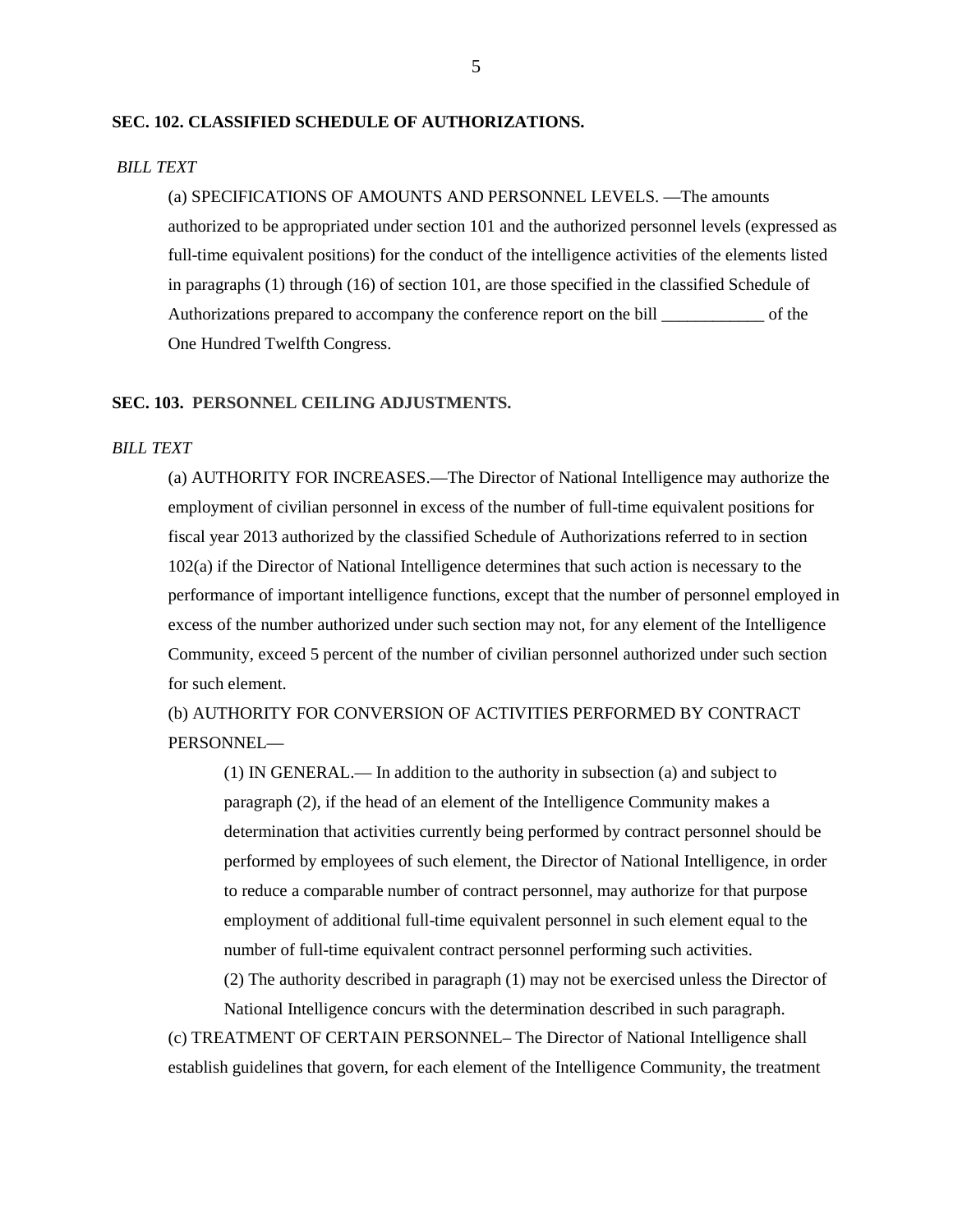under the personnel levels authorized under section 102(a), including any exemption from such personnel levels, of employment or assignment in—

(1) a student program, trainee program, or similar program;

(2) a reserve corps or as a reemployed annuitant; or

(3) details, joint duty, or long term, full-time training.

(d) NOTICE TO CONGRESSIONAL INTELLIGENCE COMMITTEES – The Director of National Intelligence shall notify the congressional intelligence committees in writing at least 15 days prior to the initial exercise of an authority described in subsection (a) or (b).

# **SEC. 104. INTELLIGENCE COMMUNITY MANAGEMENT ACCOUNT.**

#### *BILL TEXT*

(a) AUTHORIZATION OF APPROPRIATIONS.—There is authorized to be appropriated for the Intelligence Community Management Account of the Director of National Intelligence for fiscal year 2013 the sum of \$540,252,000.

(b) CLASSIFIED AUTHORIZATION OF APPROPRIATIONS.—In addition to amounts authorized to be appropriated for the Intelligence Community Management Account by subsection (a), there are authorized to be appropriated for the Community Management Account for fiscal year 2013 such additional amounts as are specified in the classified Schedule of Authorizations referred to in section 102(a). Such additional amounts for advanced research and development shall remain available until September 30, 2014.

# **TITLE II—CENTRAL INTELLIGENCE AGENCY RETIREMENT AND DISABILITY SYSTEM**

# **SEC. 201. AUTHORIZATION OF APPROPRIATIONS.**

# *BILL TEXT*

There is authorized to be appropriated for the Central Intelligence Agency Retirement and Disability Fund for fiscal year 2013 the sum of \$514,000,000.

# **TITLE III—GENERAL INTELLIGENCE COMMUNITY MATTERS**

# **SUBTITLE A—PERSONNEL MATTERS**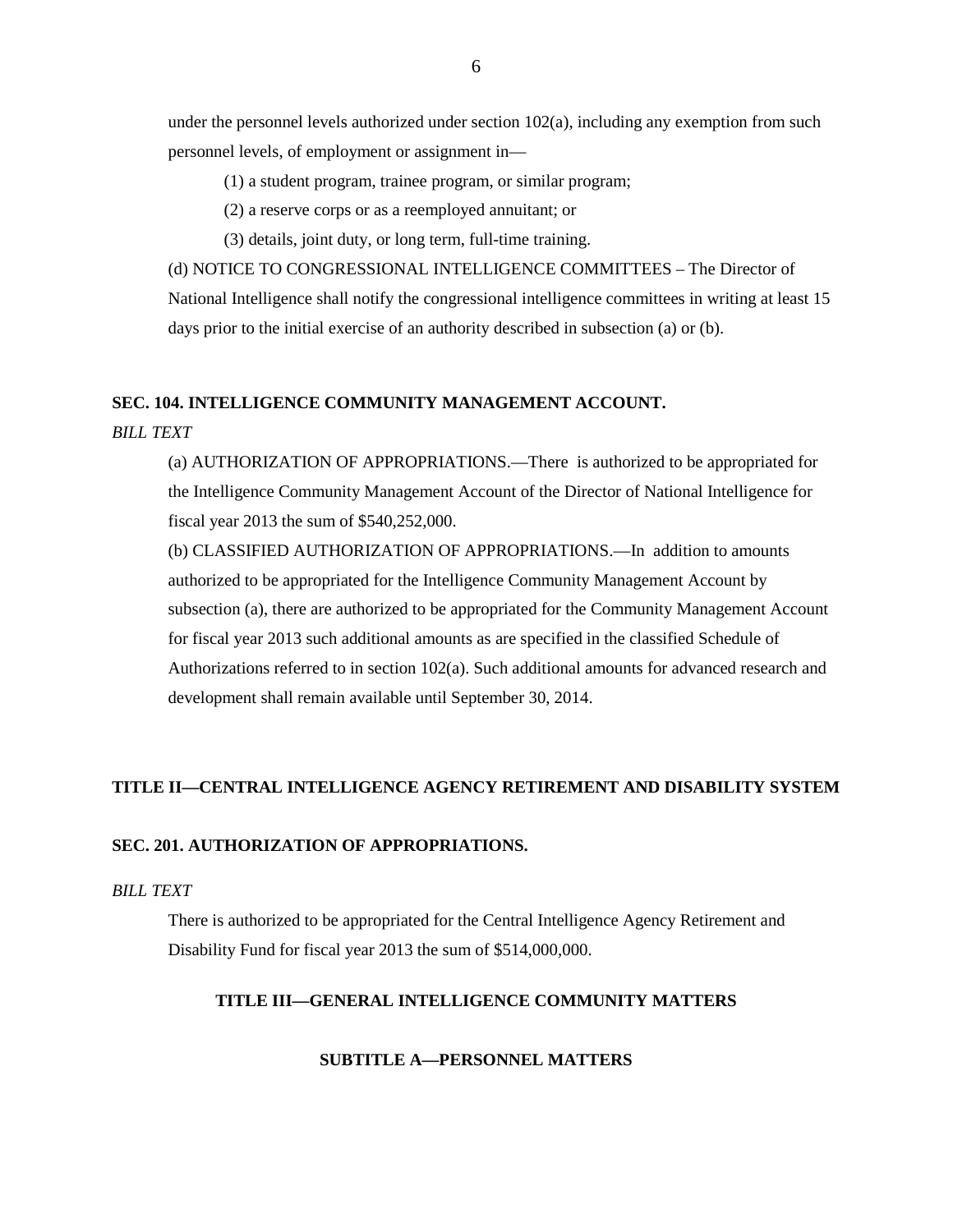#### **SEC. 301. NON-REIMBURSABLE DETAILS.**

#### *BILL TEXT*

Section 113A of the National Security Act of 1947 (50 U.S.C. §404h-1) is amended to read as follows:

A civilian employee of the United States may be detailed to the staff of an element of the Intelligence Community funded through the National Intelligence Program from another element of the intelligence community or from another element of the United States Government on a non-reimbursable basis, as jointly agreed to by the heads of the receiving and detailing elements, for a period not to exceed two years. Members of the Armed Forces may be detailed to the staff of an element of the Intelligence Community funded through the National Intelligence Program on a non-reimbursable basis, as jointly agreed to by the head of the receiving and detailing elements, for a period not to exceed three years. This section does not limit any other source of authority for reimbursable or non-reimbursable details. A non-reimbursable detail made under this section shall not be considered an augmentation of the appropriations of the receiving element of the Intelligence Community.

#### *SECTIONAL ANALYSIS*

*Joint Duty assignments benefit the Intelligence Community as a whole, each element of the Intelligence Community, Departments and agencies containing elements of the Intelligence Community, and the officers and employees who participate in Joint Duty assignments. Accordingly, this section provides that such joint duty assignments shall not be construed as an augmentation of the receiving element's appropriations.* 

*In addition, the proposed legislative change in the length of service from two to three years for members of the Armed Forces detailed to the Intelligence Community will align this statutory provision with 10 USC §664(a) (relative to officers) and provide the IC and DoD with mission critical flexibility in an increasingly integrated operational environment. Section 664(a) provides that a joint duty assignment for all military officers, other than general and flag officers, shall be no less than three years. This length of time is inconsistent with the current time limitation for nonreimbursable details as set forth in section 113A of the National Security Act (50 U.S.C. §404h-1).*

#### **SUBTITLE B—REPORTING REQUIREMENTS**

#### **SEC. 302. LIMITATION ON APPLICABILITY OF FUTURE REPORTING REQUIRMENTS.**

7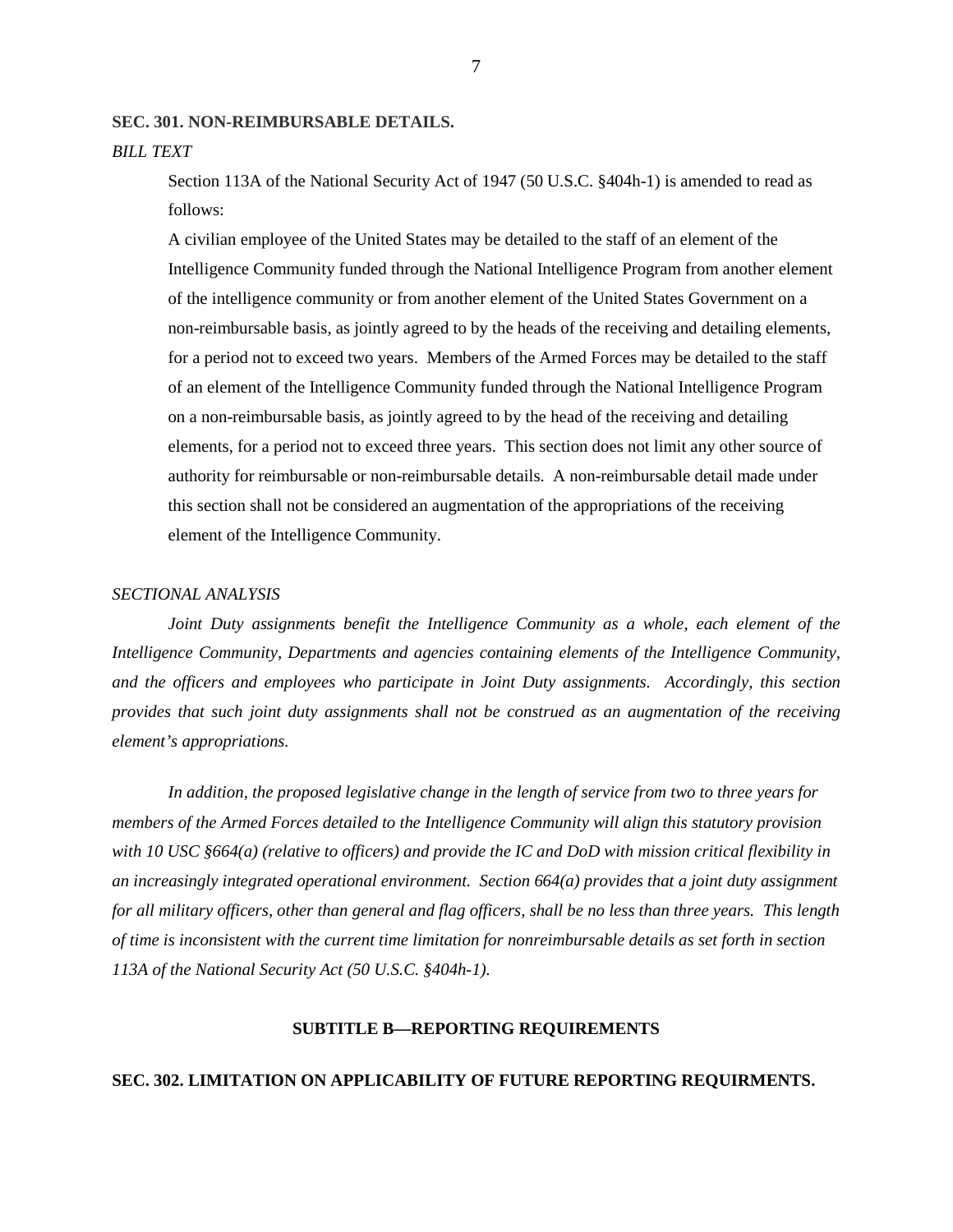(a) TERMINATION.—Any provision of law enacted after the date of enactment of this section that requires the Director of National Intelligence, the head of a department or agency containing an element of the Intelligence Community or the head of an element of the Intelligence Community to submit to Congress (or any committee of Congress) a periodic report relating to programs or activities of the Intelligence Community shall cease to be effective, with respect to that requirement, three years after the date of the enactment of that provision of law. (b) EXCEPTIONS.— Subsection (a) shall not apply to the following reporting requirements:

(1) any reporting obligations imposed on all departments and agencies of the federal government;

(2) reports required in conjunction with provisions of law requiring certifications, determinations or comparable findings, or authorizing waivers with respect to conditions, limitations, or comparable restrictions;

(3) reports required pursuant to Senate resolutions providing advice and consent to treaties;

(4) a provision of law containing a requirement for the submittal of a periodic report if that provision of law expressly states that the requirement is indefinite in nature; or (5) a provision of law containing a requirement for the submittal of a periodic report if that provision of law specifies a number of years (in excess of three) for which the report is required or states a specific termination date for the report requirement.

(c) PERIODIC REPORT DEFINED.—In this section, the term 'periodic report' means a report required to be submitted on an annual, semiannual, or other regular periodic basis.

# *SECTIONAL ANALYSIS*

*Section 302 ensures that future enacted reporting requirements are only required on a continuing basis under certain narrow circumstances (e.g., if specifically required by statute).* 

#### **SEC. 303. REPEAL OR MODIFICATION OF CERTAIN REPORTING REQUIREMENTS.**

#### *BILL TEXT & SECTIONAL ANALYSES*

(a) REPEAL OF CERTAIN REPORTING REQUIREMENTS.

(1) REPEAL OF REPORTING REQUIREMENT REGARDING ACQUISITION OF TECHNOLOGY RELATING TO WEAPONS OF MASS DESTRUCTION AND ADVANCED CONVENTIONAL MUNITIONS.—Section 721 of the Intelligence Authorization Act for Fiscal Year 1997 (P.L. 104-293) is repealed.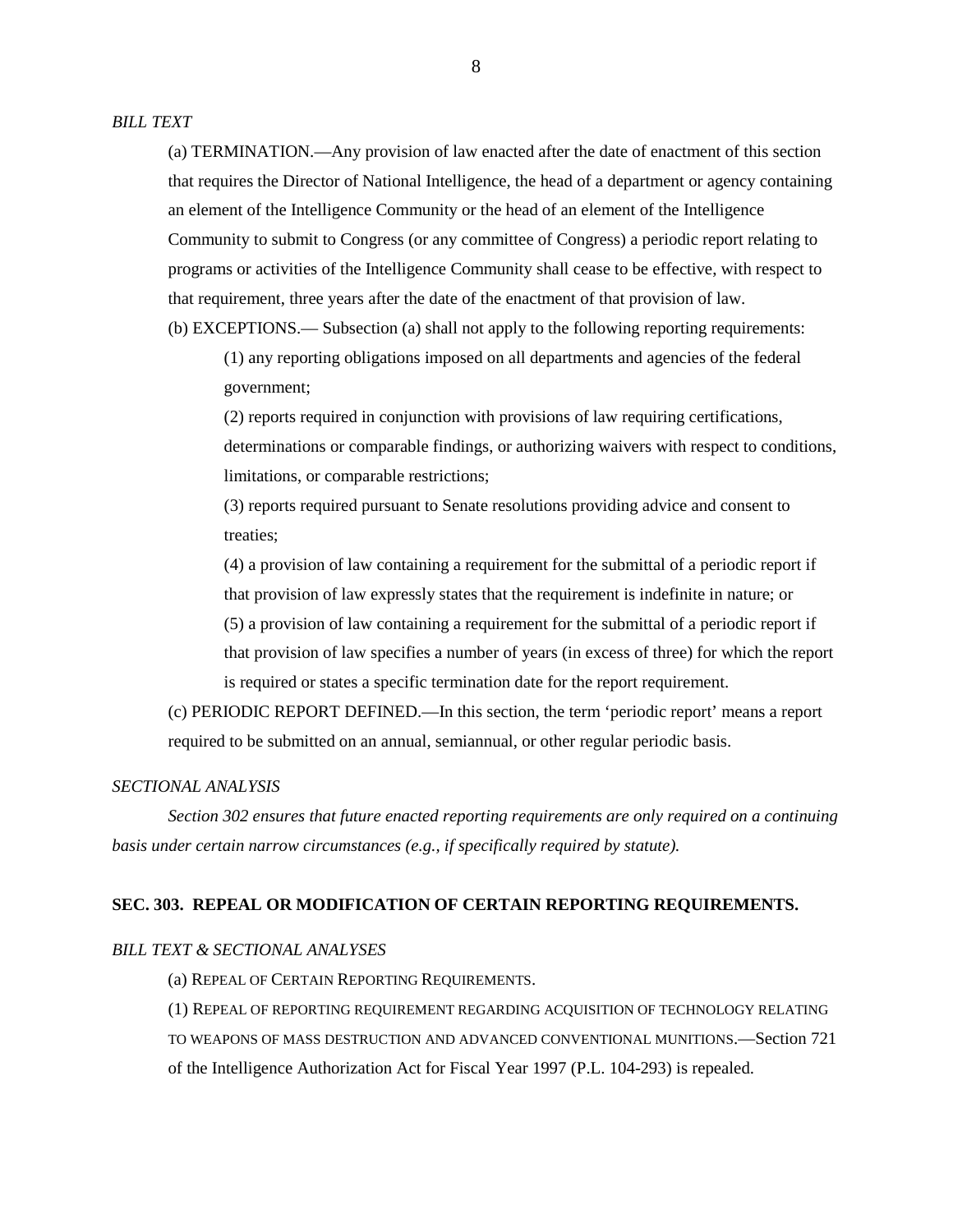*Justification: This reporting requirement should be repealed because it is 15 years old and the Intelligence Community routinely provides finished intelligence products, regular Congressional Notifications, and briefings on this topic. This approach ensures that significant developments are brought to the timely attention of Congress, rather than*  waiting for an annual report. Furthermore, this topic is addressed in the Annual Threat *Assessment hearing.* 

(2) REPEAL OF REPORTING REQUIREMENT REGARDING THE THREAT OF ATTACK ON THE UNITED STATES USING WEAPONS OF MASS DESTRUCTION.—Section 821 of the Intelligence Authorization Act for Fiscal Year 2003 (P.L. 107-306) is repealed.

*Justification: This reporting requirement is 10 years old, and the Intelligence Community routinely provides finished intelligence products, regular Congressional Notifications, and briefings on this topic. This approach ensures that significant developments are brought to the timely attention of Congress, rather than waiting for an annual report. In addition, due to the sensitivity of this topic, the Intelligence Community would alert Congress of any significant changes to the threat of attack on the United States from weapons of mass destruction. This topic is also addressed in the Annual Threat Assessment hearing. Furthermore, a new reporting requirement regarding the analytic capability of DoD regarding ballistic missile threats was included as Section 1079 of the National Defense Authorization Act for Fiscal Year 2012 (P.L. 112-81).* 

(3) REPEAL OF REPORTING REQUIREMENT REGARDING INTELLIGENCE COMMUNITY BUSINESS SYSTEMS BUDGET INFORMATION.—Section 506D(e) of the National Security Act of 1947, as added by Section 322(a) of the Intelligence Authorization Act for Fiscal Year 2010 (P.L. 111- 259) is repealed.

*Justification: This reporting requirement should be repealed because it requires information already provided to Congress within the business system registry provided with the DNI budget.* 

(4) REPEAL OF REPORTING REQUIREMENT REGARDING ANNUAL PERSONNEL LEVEL ASSESSMENTS FOR THE INTELLIGENCE COMMUNITY.—Section 506B of the National Security Act of 1947, as added by Section 305 of the Intelligence Authorization Act for Fiscal Year 2010 (P.L. 111-259), is repealed.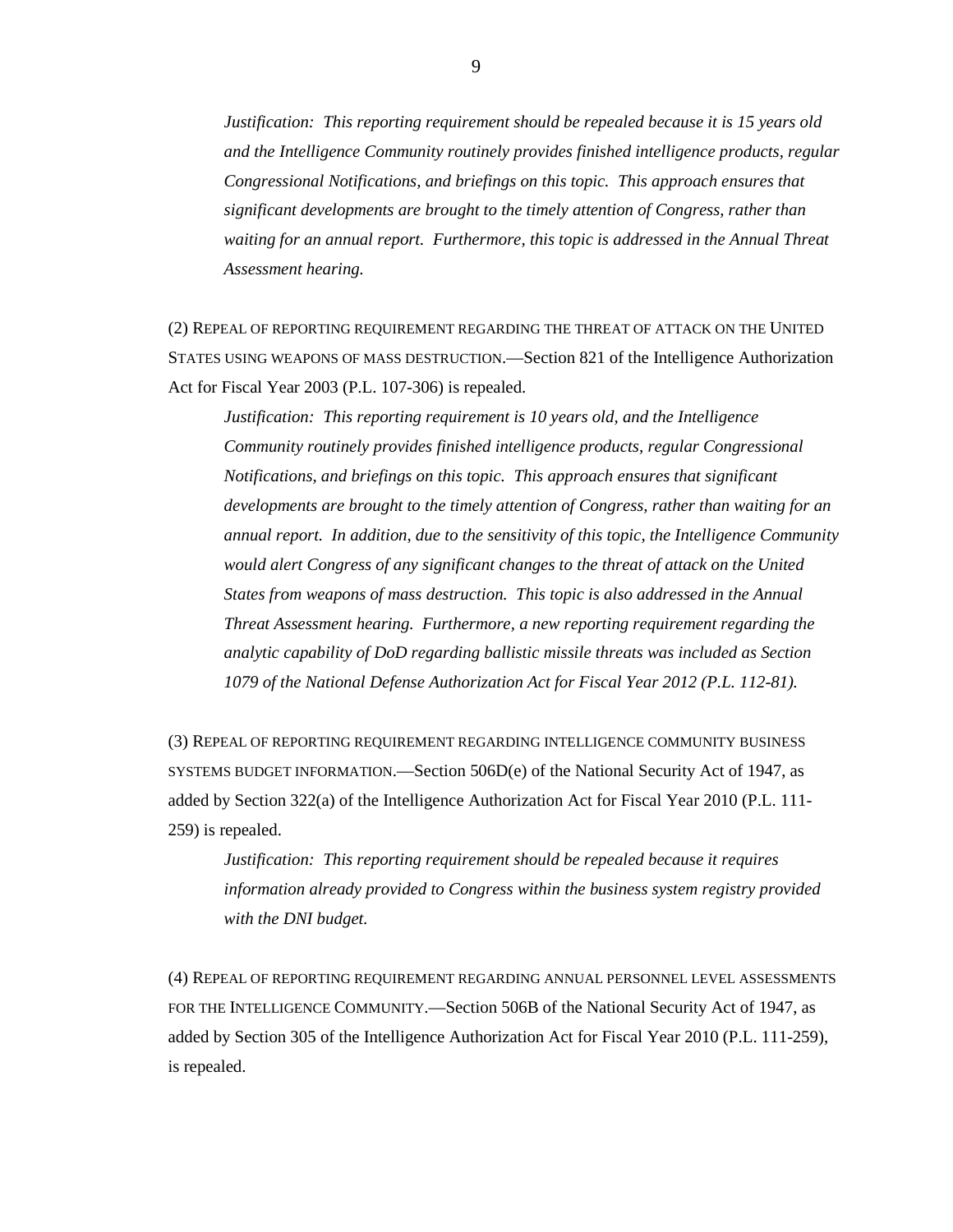*Justification: This reporting requirement should be repealed because the ODNI now routinely provides strategic-level workforce information for the Intelligence Community as part of the annual budget submission.* 

(5) REPEAL OF REPORTING REQUIREMENTS REGARDING SECURITY CLEARANCES.—Section 506H of the National Security Act of 1947, as added by Section 367 of the Intelligence Authorization Act for Fiscal Year 2010 (P.L. 111-259), is repealed.

*Justification: Section 506H includes two enduring reporting requirements. The requirement for a quadrennial audit of positions requiring security clearances should be repealed because the National Counterintelligence Executive, in partnership with other agencies with similar responsibilities, examines the manner in which security clearance requirements are determined more frequently than once every four years. Rather than submit a report regarding a quadrennial activity, the executive branch can provide more frequent briefings, as requested, if congressional interest persists.*

*With regard to the annual reporting requirement on security clearance determinations, the Executive Branch as a whole has made significant progress in expediting and streamlining the security clearance process since the passage of the Intelligence Reform and Terrorism Prevention Act, thus reducing the saliency of this report. This reporting requirement should be replaced by briefings, as requested, if congressional interest persists.* 

(6) REPEAL OF REPORTING REQUIREMENT REGARDING ADVISORY INTELLIGENCE COMMITTEES.— Section 410(b) of the Intelligence Authorization Act for Fiscal Year 2010 (P.L. 111-259) is repealed.

*Justification: This reporting requirement should be repealed because the information sought can be provided through regular Congressional Notifications, and additional information can be provided through briefings, as requested, if congressional interest persists.* 

(7) REPEAL OF REPORTING REQUIREMENT REGARDING ANALYTIC INTEGRITY.—Section 1019(c) of the Intelligence Reform and Terrorism Prevention Act of 2004 (P.L. 108-458) is repealed. *Justification: This reporting requirement is several years old and should be replaced with briefings, as requested, if congressional interest persists.*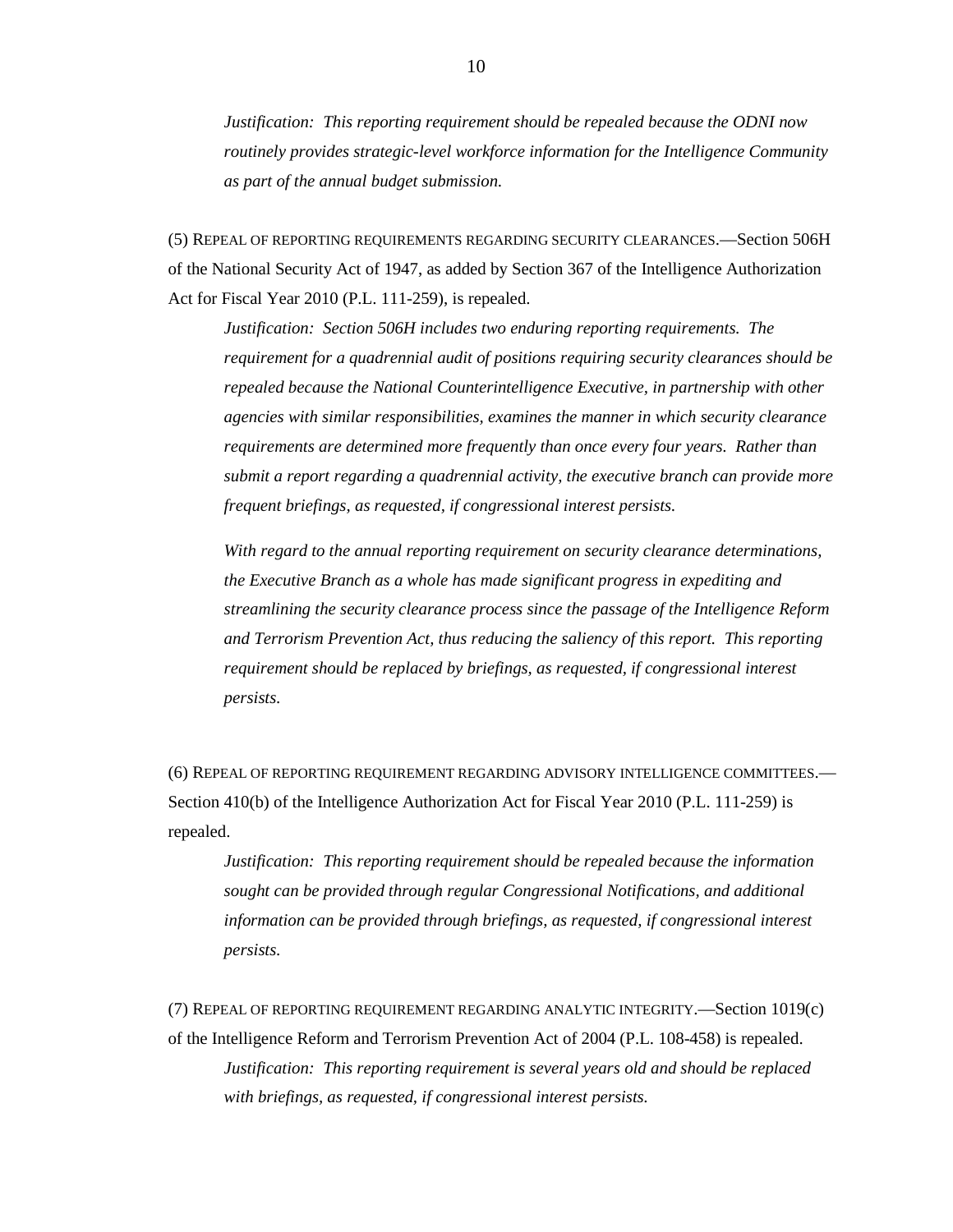(8) REPEAL OF REPORTING REQUIREMENT REGARDING THE ROLE OF ANALYSTS AT FEDERAL BUREAU OF INVESTIGATION HEADQUARTERS AND FIELD LOCATIONS.—Section  $2001(g)(3)$  of the Intelligence Reform and Terrorism Prevention Act of 2004 (P.L. 108-458) is repealed.

*Justification: This reporting requirement is more than seven years old and was enacted while the establishment of a robust intelligence analysis capability at the FBI was in its initial stages. The FBI has since made great strides in building its intelligence analyst corps at both headquarters and in the field. In addition, similar information is reported to Congress through the reporting requirement in section 445 of the Intelligence Authorization Act for Fiscal Year 2010 (P.L. 111-259) on "Transformation of FBI Intelligence Capabilities." This reporting requirement should be replaced with briefings, as requested, if congressional interest persists.* 

(9) REPEAL OF REPORTING REQUIREMENT REGARDING FEDERAL BUREAU OF INVESTIGATION INFORMATION SHARING.—Section  $2001(g)(4)$  of the Intelligence Reform and Terrorism Prevention Act of 2004 (P.L. 108-458) is repealed.

*Justification: This reporting requirement is more than seven years old and was enacted when information sharing "firewalls" between the FBI and other Intelligence Community elements were a reality and an obstacle to information sharing across the intelligence enterprise. Since then the institutional barriers to information sharing between the FBI and the Intelligence Community have been largely addressed and a great deal of progress has been made. In addition, information on FBI's National Security Branch is reported to Congress through the reporting requirement in section 445 of the Intelligence Authorization Act for Fiscal Year 2010 (P.L. 111-259) on "Transformation of FBI Intelligence Capabilities." This reporting requirement should be replaced with briefings, as requested, if congressional interest persists.*

(10) REPEAL OF REPORTING REQUIREMENT REGARDING JOINT INTERAGENCY REVIEW OF GLOBAL NUCLEAR DETECTION ARCHITECTURE.—Section 1907(b) of the Homeland Security Act of 2002 (P.L. 107-296), as added by Section 1103 of the Implementing Recommendations of the 9/11 Commission Act of 2007 (P.L. 110-53), is repealed.

*Justification: This reporting requirement is several years old, is onerous to produce, and should be replaced with briefings, as requested, if congressional interest persists.*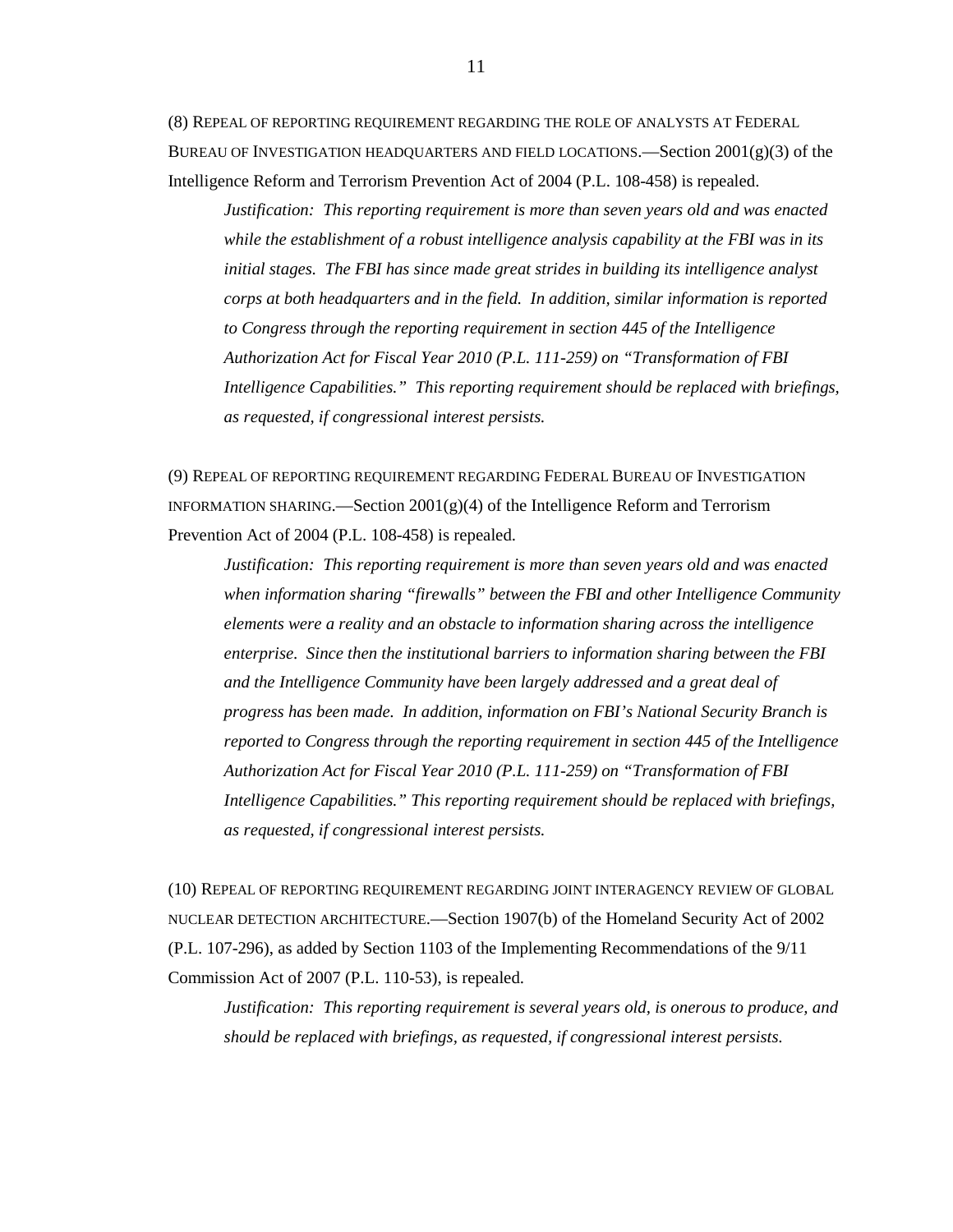(11) REPEAL OF REPORTING REQUIREMENT REGARDING CUSTOMER FEEDBACK ON DEPARTMENT OF HOMELAND SECURITY INTELLIGENCE REPORTING.—Section  $210A(g)(2)$  of the Homeland Security Act of 2002 (P.L. 107-296), as added by Section 511 of the Implementing Recommendations of the 9/11 Commission Act of 2007 (P.L. 110-53), is repealed.

*Justification: This reporting requirement is several years old. It should be replaced with briefings, as requested, if congressional interest persists.* 

(12) REPEAL OF REPORTING REQUIREMENT REGARDING INTELLIGENCE INFORMATION

SHARING.—Section 102A(g)(4) of the National Security Act is repealed.

*Justification: This reporting requirement should be repealed for two reasons. First, independent of this reporting requirement, the DNI will notify the President of any statute, regulation, policy, or practice that impedes the most effective sharing of intelligence information within the Intelligence Community. Second, independent of this reporting requirement, the DNI will notify the Congress of any policy changes necessary to improve intelligence information sharing in the Intelligence Community and the Executive Branch through the Administration's annual budget and intelligence authorization requests.*

(13) REPEAL OF REPORTING REQUIREMENT REGARDING MEASURES TO PROTECT THE IDENTITIES OF COVERT AGENTS.—Section 603 of the National Security Act (50 U.S.C. 423) is repealed. *Justification: This reporting requirement should be repealed because the same information is provided in a more timely manner through regular Congressional* 

*Notifications. Furthermore, the information can also be provided through briefings, as requested, if congressional interest persists.* 

(14) REPEAL OF REPORTING REQUIREMENT REGARDING THE SAFETY AND SECURITY OF RUSSIAN NUCLEAR FACILITIES AND NUCLEAR MILITARY FORCES.—Section 114(a) of the National Security Act of 1947 is repealed.

*Justification: This reporting requirement should be repealed because it is a decade old and the Intelligence Community routinely provides finished intelligence products, regular Congressional Notifications, and briefings on this topic. This approach ensures that significant developments are brought to the timely attention of Congress. In addition, due to the sensitivity of this topic, the Intelligence Community would alert Congress of any significant changes to the safety and security of Russian nuclear facilities and*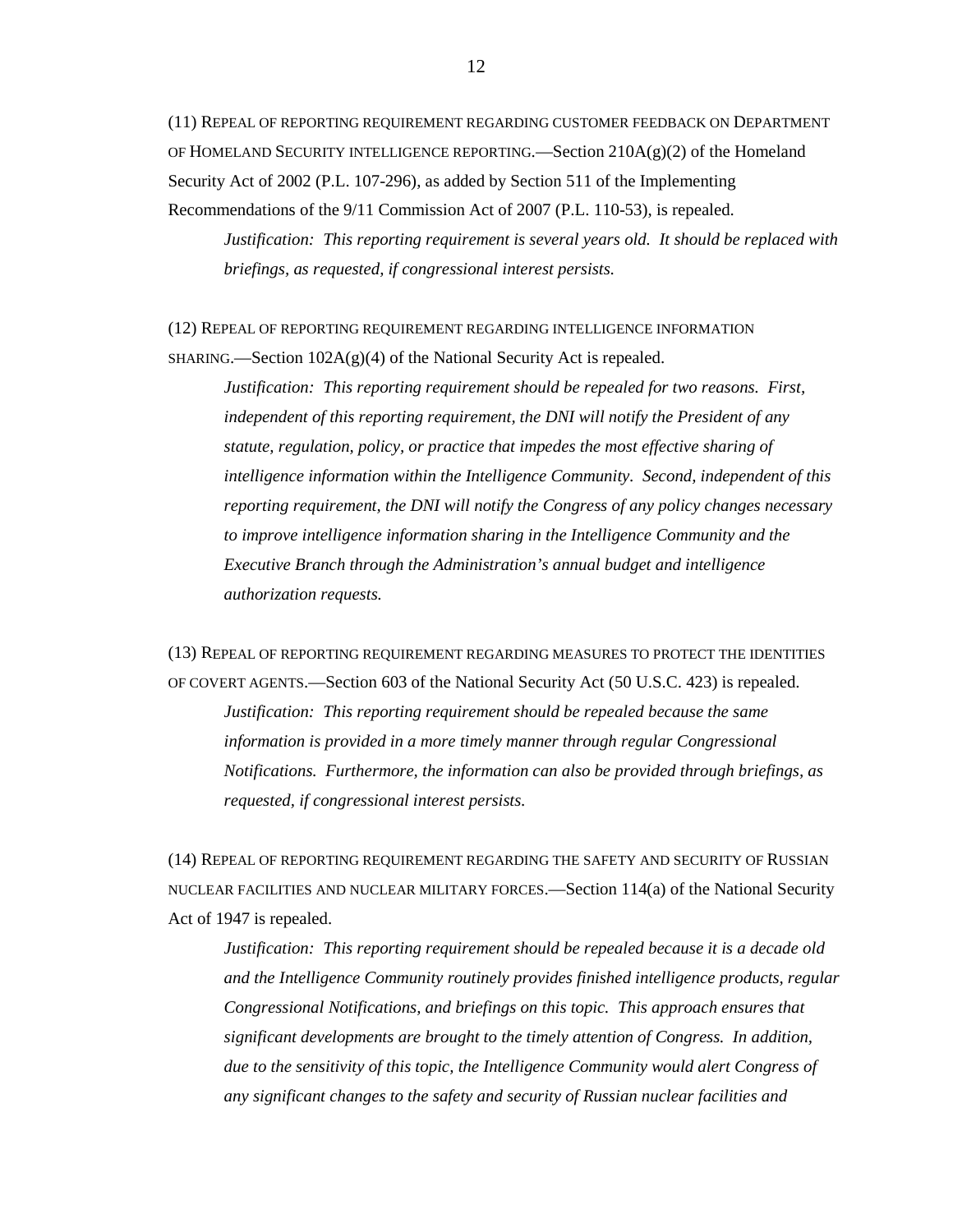*nuclear military forces. In addition, the National Defense Authorization Act for Fiscal Year 2012, P.L. 112-81, section 1240, includes a new, similar reporting requirement on Russian nuclear forces.* 

(15) REPEAL OF REPORTING REQUIREMENT REGARDING ACQUISITION OF MAJOR SYSTEMS.— Section  $102A(q)(1)(C)$  of the National Security Act of 1947 is repealed.

*Justification: This reporting requirement is seven years old and has been superseded by a similar and more comprehensive reporting requirement in the Intelligence Authorization Act for Fiscal Year 2010, P.L. 111-259, section 325, and a reporting requirement in the Intelligence Authorization Act for Fiscal Year 2012, P.L. 112-87, Section 306.* 

(16) REPEAL OF REPORTING REQUIREMENT REGARDING UNCONTROLLED TREATY-LIMITED EQUIPMENT.—Section 2(5)(E of the U.S. Senate Resolution on advice and consent to the Treaty 105-5, Flank Agreement to the CFE Treaty, May 14, 1997, is repealed.

*Justification: This reporting requirement is almost 15 years old and of declining relevance given the level of peace and stability in Europe. This reporting requirement should be replaced by briefings, as requested, if congressional interest persists.* 

(17) REPEAL OF REPORTING REQUIREMENT REGARDING COMMERCE WITH, AND ASSISTANCE TO, CUBA FROM OTHER FOREIGN COUNTRIES.—Section 108 of the Cuban Liberty and Democratic Solidarity Act of 1996 (P.L. 104-114) is repealed.

*Justification: This reporting requirement should be repealed because it is 16 years old and the Intelligence Community regularly publishes timely, classified strategic analysis of Cuba's economic, political, and military sectors, as well as on its leadership and foreign relations. In addition, virtually all the information in this report comes from open sources.*

(18) REPEAL OF REPORTING REQUIREMENT REGARDING THE DIVERSION OF CERTAIN GOODS, SERVICES AND TECHNOLOGIES TO IRANIAN END-USERS OR IRANIAN INTERMEDIARIES.—Section 302 of the Comprehensive Iran Sanctions, Accountability, and Investment Act of 2010 (P.L. 111- 195) is repealed.

*Justification: This reporting requirement should be repealed because the Intelligence Community regularly produces timely finished intelligence products on violations of*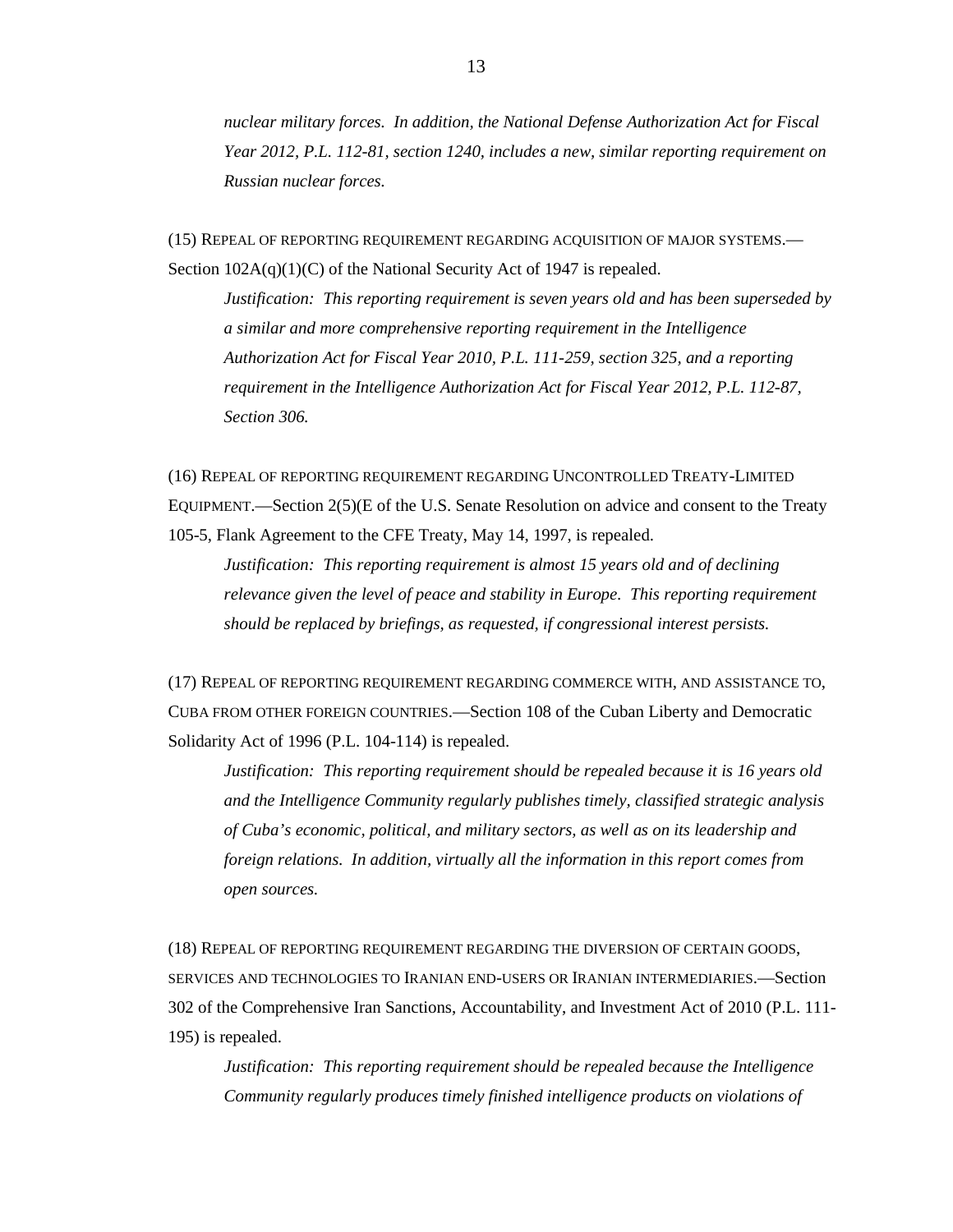*United Nations Security Council Resolutions and the provision of prohibit goods and services to Iran. This approach ensures that significant developments are brought to the attention of Congress in a timely manner, rather than awaiting an annual report. In addition, due to the sensitivity of this topic, the Intelligence Community would alert Congress of any significant changes to economic activity in Iran.*

(19) REPEAL OF REPORTING REQUIREMENT REGARDING STEPS TAKEN IN RESPONSE TO ESPIONAGE AND OTHER INTELLIGENCE ACTIVITIES BY THE PEOPLE'S REPUBLIC OF CHINA.—Section 3151 of the National Defense Authorization Act for Fiscal Year 2000 (P.L. 106-65) is repealed.

*Justification: This reporting requirement should be repealed because it is over a decade old. The Intelligence Community has a robust counterintelligence program designed to address such threats. This reporting requirement should be replaced with briefings, as requested, if congressional interest persists.* 

(20) REPEAL OF REPORTING REQUIREMENT REGARDING COUNTERINTELLIGENCE AND SECURITY PRACTICES AT THE NATIONAL LABORATORIES.—Section 3152 of the National Defense Authorization Act for Fiscal Year 2000 (P.L. 106-65) is repealed.

*Justification: This reporting requirement should be repealed because it is over a decade old and the Secretary of Energy and the National Counterintelligence Executive can provide the information requested through briefings, as requested, if congressional interest persists.* 

(21) REPEAL OF REPORTING REQUIREMENT REGARDING SECURITY VULNERABILITIES OF NATIONAL LABORATORY COMPUTERS.—Section 3153 of the National Defense Authorization Act for Fiscal Year 2000 (P.L. 106-65) is repealed.

*Justification: This reporting requirement should be repealed because it is over a decade old and significant internal advances have been made in the intervening period. The Department of Energy has established strong partnerships with the National Security Agency, the Department of Homeland Security, and other agencies to protect its computer systems. As a result, the relative value provided by the annual reviews established a decade ago has been considerably diminished. At the same time, this reporting requirement draws resources and effort from multiple agencies that might otherwise be devoted to developing and implementing the broader, comprehensive,*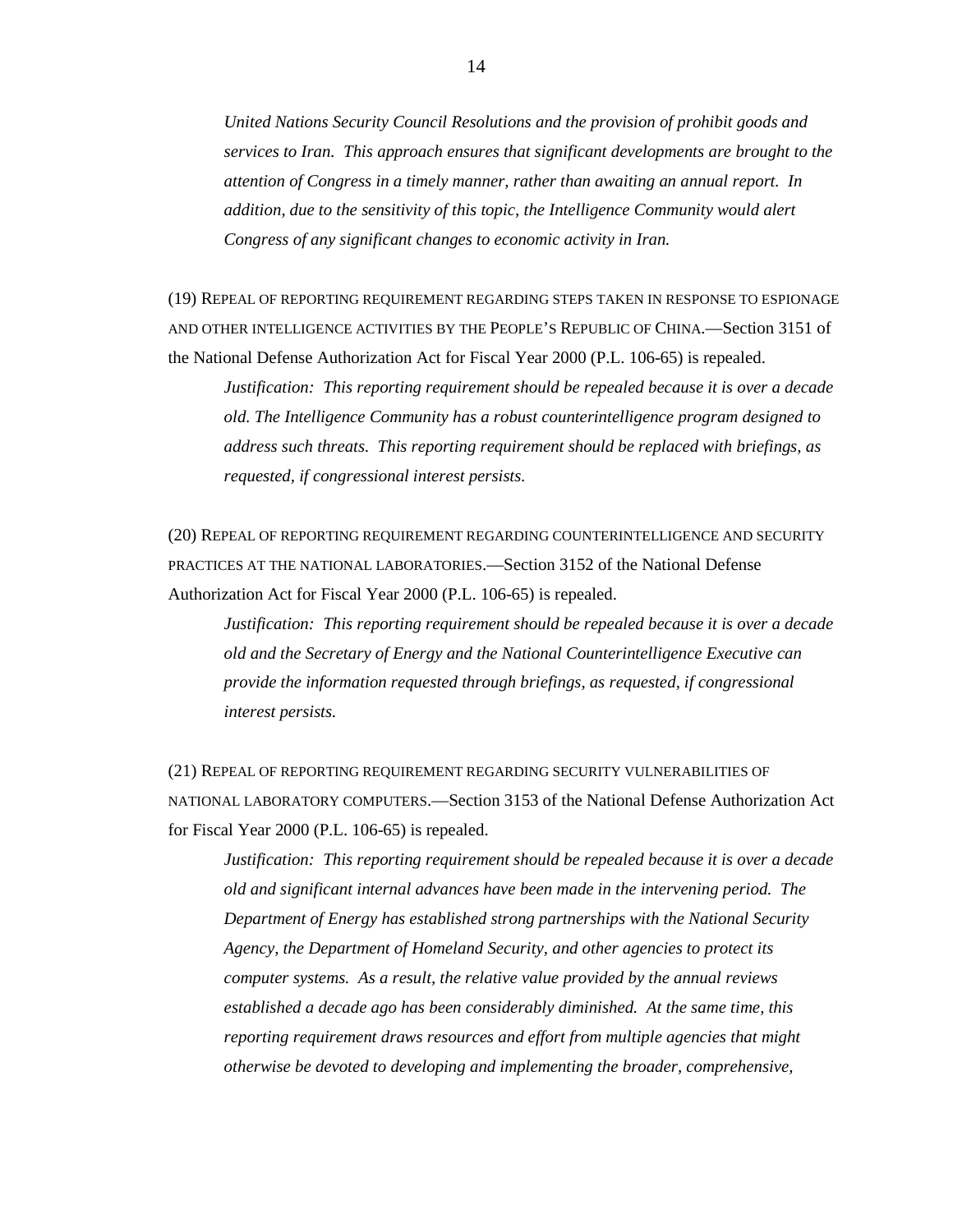*integrated security architecture that is being established across the Executive Branch and within key components of our national security industrial base.* 

(22) REPEAL OF REPORTING REQUIREMENT REGARDING WAIVERS OF CONDITIONS FOR DISQUALIFICATION FOR SECURITY CLEARANCES.—Section  $3002(c)(4)$  of the Intelligence Reform and Terrorism Prevention Act of 2004, as added by section 1072 of the National Defense Authorization Act for Fiscal Year 2008 (P.L. 110-181), is repealed.

*Justification: This reporting requirement should be repealed because it is of limited informational value. The Intelligence Community had very few, if any, waivers over the past several years. For example, the Department of Defense reported a single waiver pursuant to this reporting requirement over the last three years. The information sought through the reports can be provided through briefings, as requested, if congressional interest persists.* 

(23) REPEAL OF REPORTING REQUIREMENT REGARDING IRAN'S CAPABILITY TO PRODUCE NUCLEAR WEAPONS.—Section 1234 of the Duncan Hunter National Defense Authorization Act for Fiscal Year 2009 (P.L. 110-417) is repealed.

*Justification: This reporting requirement should be repealed because the Intelligence Community routinely provides finished intelligence products, regular Congressional Notifications, and briefings on this topic. This approach ensures that significant developments are brought to the timely attention of Congress, rather than waiting for an annual report. In addition, due to the sensitivity of this topic, the Intelligence Community would alert Congress of any significant changes regarding Iran's capability to produce nuclear weapons. In addition to routinely providing finished intelligence products on select aspects of Iran's nuclear activities, the Intelligence Community has produced National Intelligence Estimates of Iran's nuclear intentions and capabilities every two years since 2005 and will continue to do so. These Estimates represent the Intelligence Community's most comprehensive and authoritative assessment of Iran's nuclear activities and address all of the matters designated for inclusion in section 1234.*

(24) REPEAL OF REPORTING REQUIREMENT REGARDING BANDWIDTH REQUIREMENTS FOR MAJOR DEFENSE ACQUISITION PROGRAMS AND MAJOR SYSTEM ACQUISITION PROGRAMS.—Section 1047(d)(2) of the Duncan Hunter National Defense Authorization Act for Fiscal Year 2009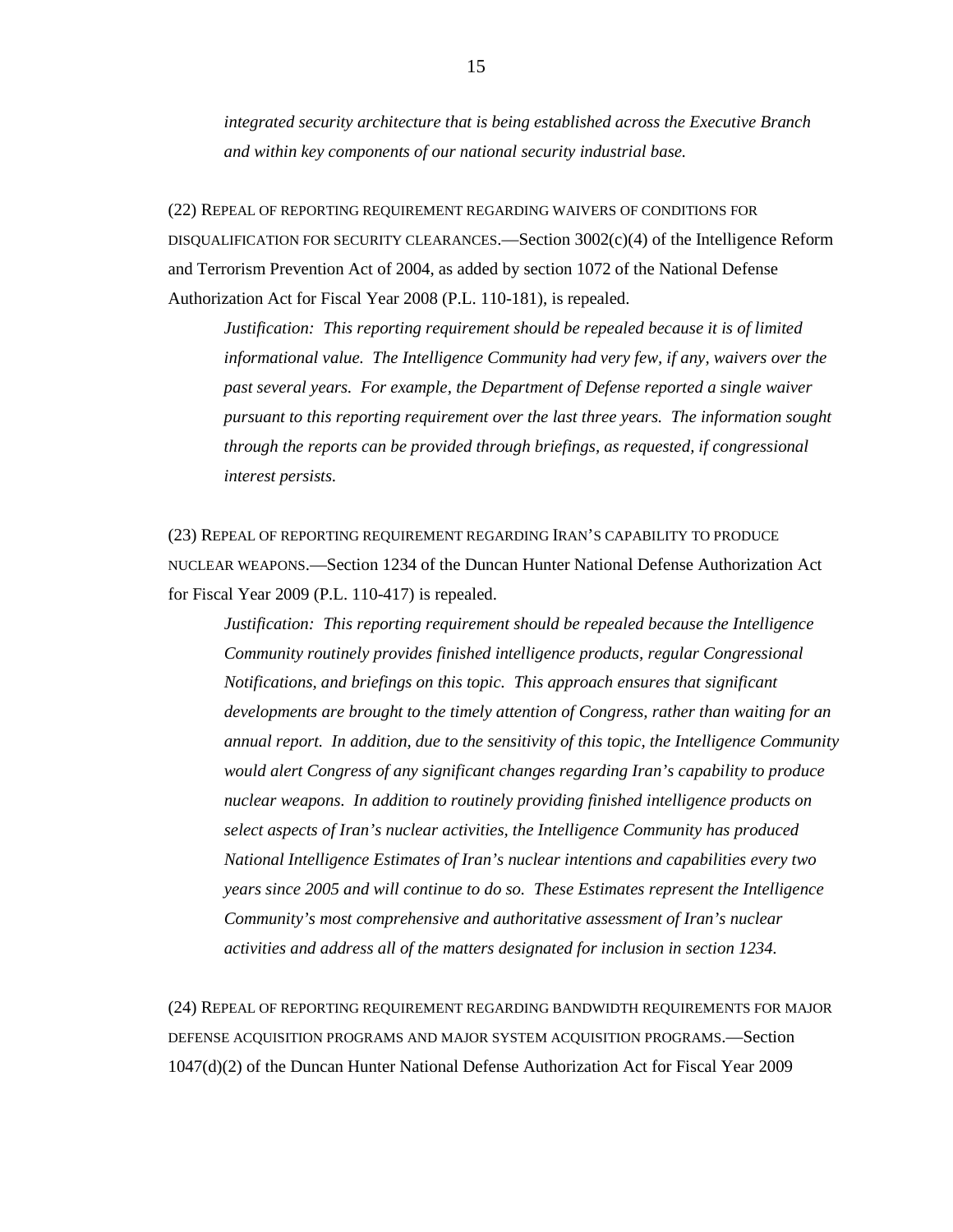(Public Law 110-417), as amended by Section 1033 of the National Defense Authorization Act for Fiscal Year 2010 (P.L. 111-84), is repealed.

*Justification: This reporting requirement should be repealed because the information sought by Congress can be provided through regular briefings, as requested, if congressional interest persists.*

(25) REPEAL OF REPORTING REQUIREMENT REGARDING NUCLEAR ASPIRATIONS OF NON-STATE ENTITIES AND RELATED MATTERS.—Section 1055 of the National Defense Authorization Act for Fiscal Year 2010 (P.L. 111-84) is repealed.

*Justification: This reporting requirement should be repealed because the Intelligence Community routinely provides finished intelligence products, regular Congressional Notifications, and briefings on this topic. This approach ensures that significant developments are brought to the timely attention of Congress, rather than waiting for a biennial report. In addition, due to the sensitivity of this topic, the Intelligence Community would alert Congress of any significant changes regarding the nuclear capabilities of non-state entities. In addition, elements of the required biennial report, on issues such as ballistic missiles, are the subject of other more recent enacted reporting requirements (see National Defense Authorization Act for Fiscal Year 2012, P.L. 112-81, section 1079).*

(26) REPEAL OF ANNUAL COUNTERTERRORISM STATUS REPORT.—Section 1242 of the National Defense Authorization Act for Fiscal Year 2010 (P.L. 111-84) is repealed.

*Justification: This reporting requirement should be repealed because the classified annex to the Intelligence Authorization Act of Fiscal Year 2012 (P.L. 112-87) requires the National Counterterrorism Center to provide a similar (although not identical) report 120 days from the enactment of the Act (report due early May 2012).* 

(27) REPEAL OF REPORTING REQUIREMENT REGARDING SUBMISSION AND REVIEW OF SPACE SCIENCE AND TECHNOLOGY STRATEGY.—Section  $2272(a)(5)$  of title 10, United States Code, is repealed.

*Justification: This reporting requirement should be repealed because information regarding space science and technology strategy is already communicated through other means to Congress, such as the annual budget submission, and a variety of space science and technology-related acquisition programs for which Congress is briefed and updated*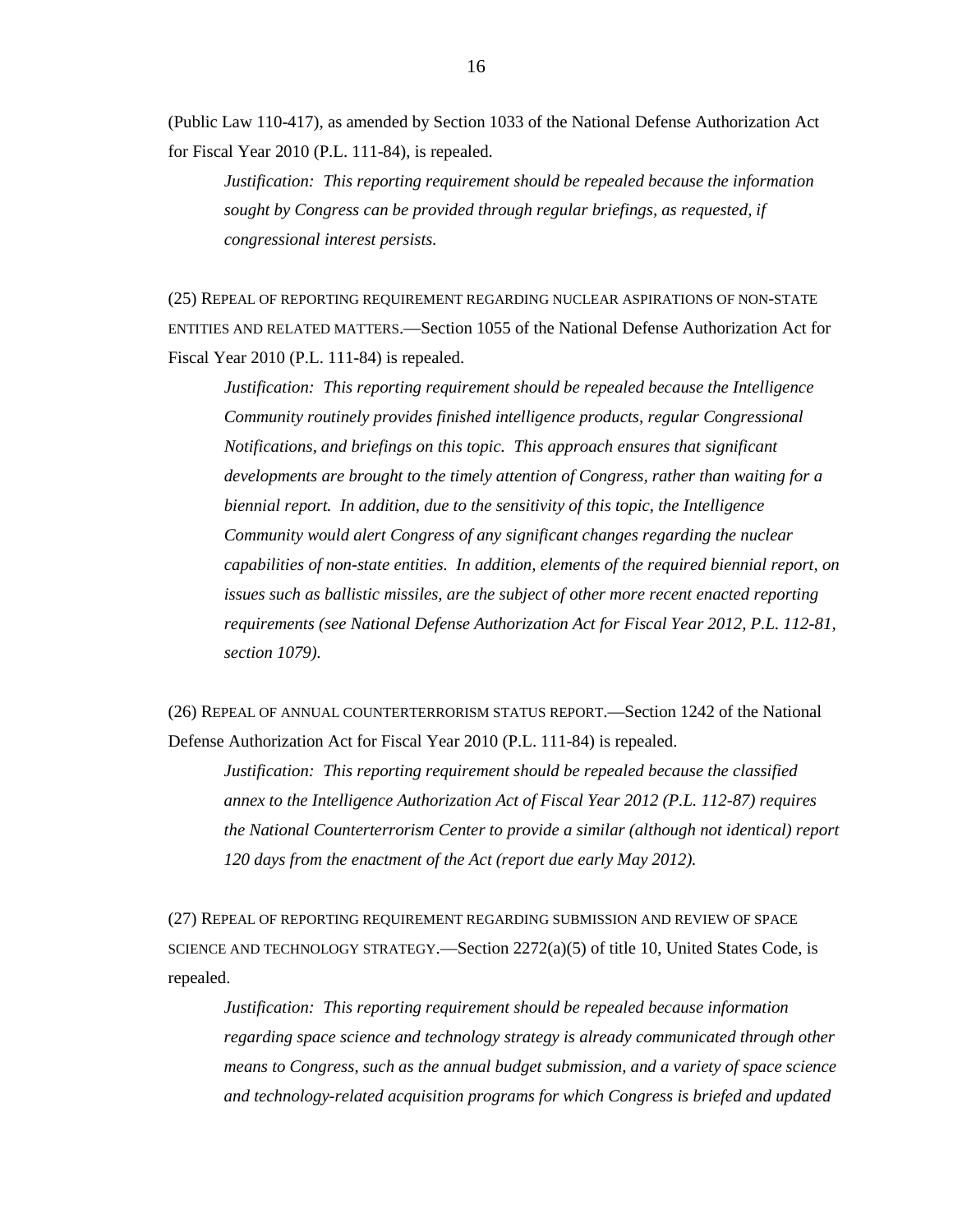*on a regular basis. The information sought by Congress through this reporting requirement can be replaced by regular briefings, as requested, if congressional interest persists.*

(b) MODIFICATION OF CERTAIN REPORTING REQUIREMENTS.

(1) SUNSET OF REPORTING REQUIREMENT REGARDING INTELLIGENCE COMMUNITY BUSINESS SYSTEM TRANSFORMATION.—Section 322(j) of the Intelligence Authorization Act for Fiscal Year 2010 (P.L. 111-259) is amended by striking "2015" and inserting "2013".

*Justification: This modification would sunset a reporting requirement two years earlier than current law, providing for reports in fiscal years 2011, 2012, and 2013. Thereafter, the reporting requirement can be replaced by briefings, as requested, if congressional interest persists.* 

(2) SUNSET OF REPORTING REQUIREMENT REGARDING THE TRANSFORMATION OF THE INTELLIGENCE CAPABILITIES OF THE FEDERAL BUREAU OF INVESTIGATION.—Section 445(b)(1) of the Intelligence Authorization Act for Fiscal Year 2010 (P.L. 111-259) is amended by striking "five years" and inserting "three years".

*Justification: This reporting requirement should be shortened to three years vice five because the FBI has been "transforming" itself ever since 9/11 to adjust to the threat of foreign terrorism within the US. While further transformation is planned, any changes within the next few years will likely be, comparatively speaking, far less sweeping in scope than those that occurred in the first 10 years after 9/11. Therefore, this reporting requirement should be limited to three years, with the report replaced by regular Congressional Notifications and briefings, as requested, if congressional interest persists.* 

(3) MODIFICATION OF REPORTING REQUIREMENT REGARDING THE ACTIVITIES OF PRIVACY AND CIVIL LIBERTIES OFFICERS.—Section  $1062(f)(1)$  of the Intelligence Reform and Terrorism Prevention Act of 2004 (P.L. 108-458) is amended by striking "quarterly" and inserting "semiannually".

*Justification: The periodicity of this reporting requirement should be modified because it has proven burdensome to submit these reports on a quarterly basis, particularly with limited staff. Changing the periodicity to semiannually will ensure that Congress*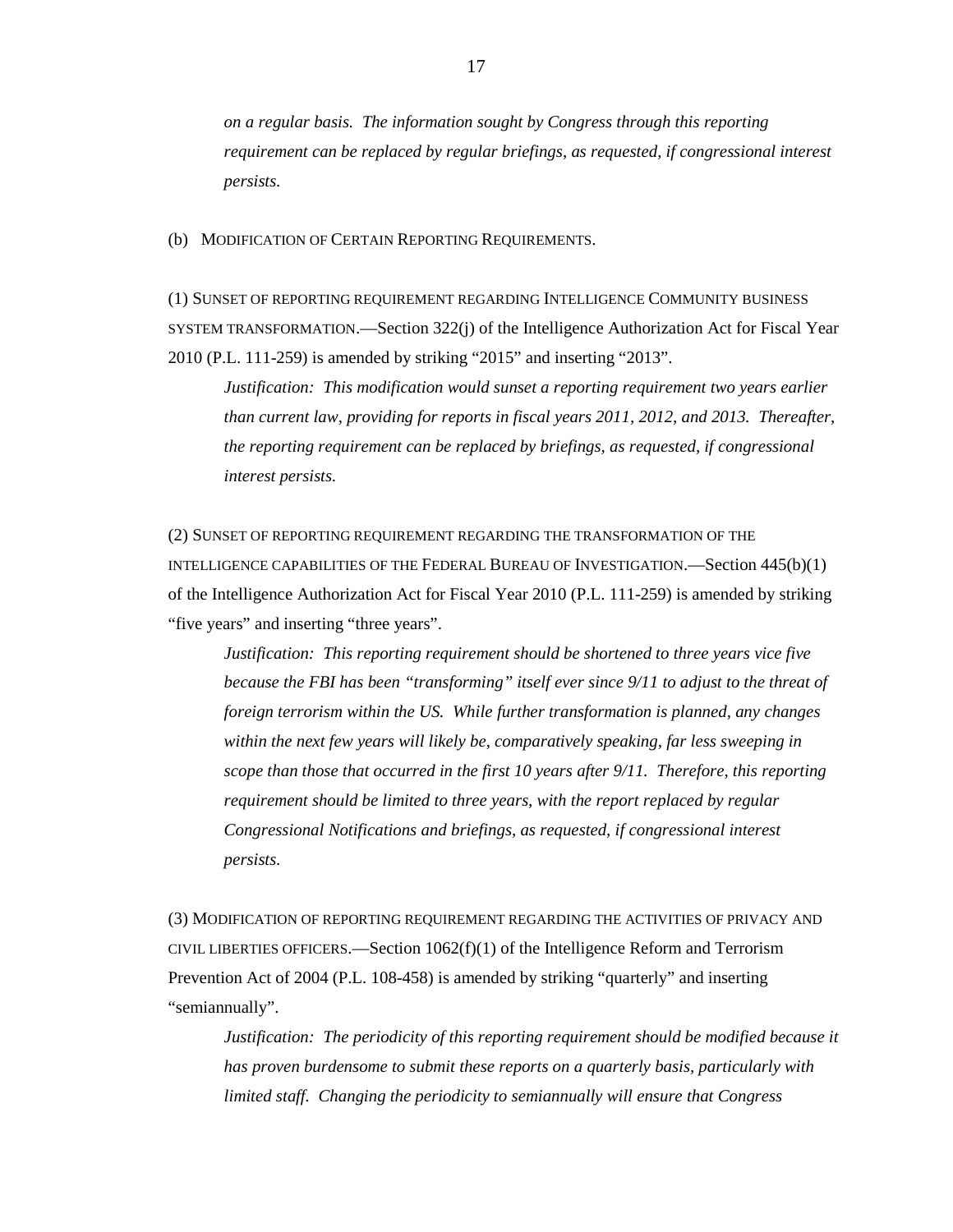*continues to receive regular updates on the activities of privacy and civil liberties officers. (Note: this reporting was established in the Implementing Recommendations of the 9/11 Commission Act of 2007, P.L. 110-53, section 803.)*

#### *SECTIONAL ANALYSIS*

*These proposals represents the ODNI's efforts to reduce the burden these reporting requirements place on the Intelligence Community (IC) while ensuring that the Congress continues to receive the information it requires.* 

*Section 303 proposes repeal or modification of specific previously enacted reporting requirements.* 

*The reduction of reporting requirements will assist in keeping staff and resources focused on more mission-oriented work and allow the IC to better address those items of current interest to Congress.* 

# **SEC. 304. UPDATE TO REPORTS ON ACQUISITION OF MAJOR SYSTEMS.**

*BILL TEXT*

Section 506E of the National Security Act of 1947 (50 U.S.C. 413 et seq.) is amended as follows:

(a) in Definitions subsection (a)  $(3)$  (A) change (iii) to (iv);

(b) in Definitions subsection (a) (3) (A) insert new (iii) "approved by the Director, or a designee of the Director, and in consultation with the Office of Management and Budget, for an authorized scope increase pursuant to section 506E(i) at a subsequent milestone decision, or as a result of a major program restructure; or"

(c) in Definitions subsection (a) add new term and definition "(12) The term 'authorized scope increase' means an increase to major system scope that is reviewed and approved by the Director, or designee of the Director, and that either: (a) addresses an emergent mission imperative; or (b) effectuates a material decrease to expected overall life-cycle cost.";

(d) change subsection (i) to " $(k)$ ";

(e) change subsection (j) to "(l)";

(f) insert new subsection "(i) Treatment of Cost Increase Due To Authorized Scope Increase.—(1) Whenever the Director, or designee of the Director, approves an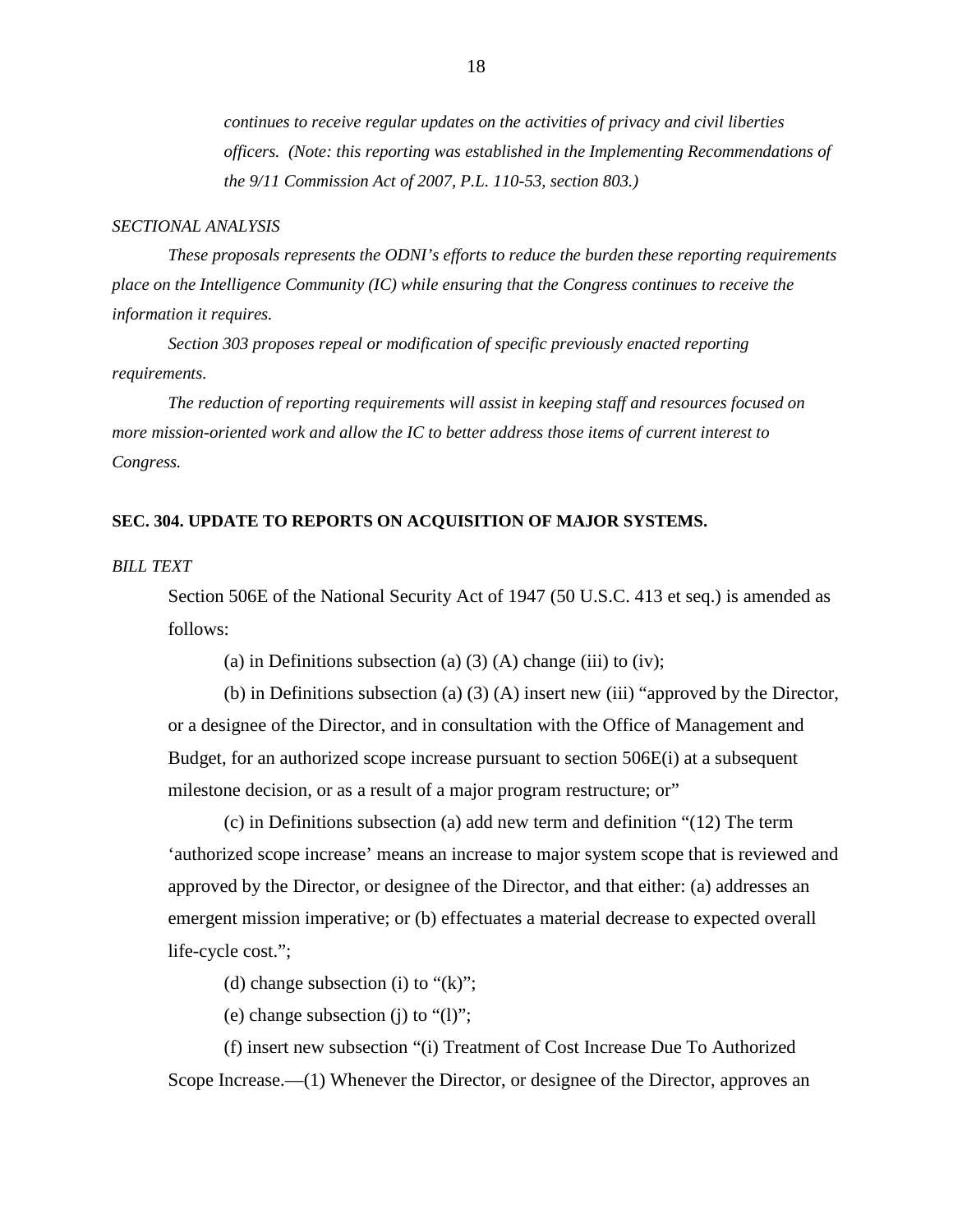authorized scope increase on a major system, a written notification to Congress shall be provided within 30 days of the approval.

(2) The major system revised current baseline estimate reflective of the authorized scope increase reported in (1) shall be the baseline used for measuring increases in total acquisition cost.

(3) The major system revised current baseline reported in (1) shall not include any cost increases unrelated to the authorized scope increase."

(g) insert new subsection (j) "The Director of National Intelligence, in consultation with the Office of Management and Budget, shall issue guidance for the implementation of subsection (i), to include criteria to identify mission imperatives.

# *SECTIONAL ANALYSIS*

*Section 506E of the National Security Act of 1947 (50 U.S.C. 413 et seq) has heightened reporting requirements when a major system experiences significant (* $\geq$  *15%) or critical (* $\geq$ *25%) cost growth. In both cases, the reporting requirements focus on detailed assessments identifying and remedying the causes of the major system cost growth. In the more onerous reporting requirements for critical cost growth, the Director has to conduct additional assessments and provide accompanying certifications. Overarching in the response to these requirements is the statutory timeline for reporting to the Congress.*

*During execution of a major system, there may be a need to modify program scope to respond to an emergent mission imperative or an opportunity to decrease life cycle costs requiring a modification of program scope. The current language in 506C does not allow for such exigencies. Currently, for a major system, incorporating a response to these exigencies would be viewed as poor execution management since it increases the total acquisition cost. If the change results in meeting significant or critical cost growth thresholds, the major system will also have to devote scarce resources to completing the required assessments and meeting the statutory timeline for reporting to Congress. These changes would only be made at a milestone or milestone equivalent, or as part of a program restructuring.*

*The proposed amendment would exempt specific categories of changes, while preserving heightened scrutiny for cost growth. Although notification to Congress remains intact under this proposal, increases in total acquisition cost due to authorized scope increases would be treated*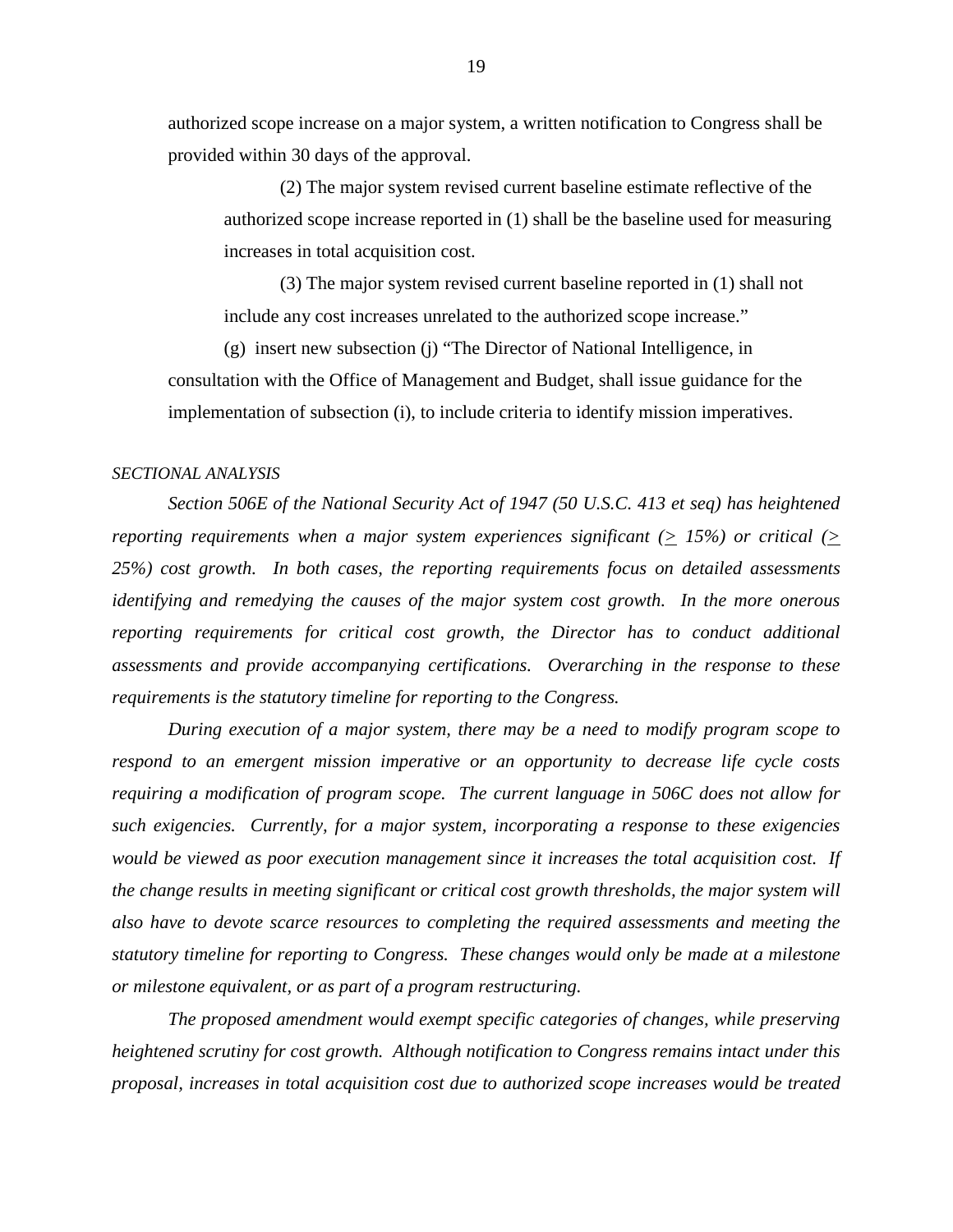*as legitimate, and the current baseline cost estimate would be adjusted to reflect the increase. The Director of National Intelligence or his designee, in consultation with the Office of Management and Budget would have to approve any such baseline adjustments.*

*The amendment does not result in any changes to existing IC acquisition policy. However, the ODNI, in consultation with OMB, plans to issue guidelines to further define the types of activities that would qualify as an 'authorized scope increase'.*

#### **TITLE IV—MATTERS RELATING TO ELEMENTS OF THE INTELLIGENCE COMMUNITY**

**SEC. 401. SECTION 5(A)(1) OF THE CENTRAL INTELLIGENCE AGENCY ACT OF 1949.**

#### *BILL TEXT*

Section  $5(a)(1)$  of the Central Intelligence Agency Act of 1949 (50 U.S.C. 403f(a)(1)) is amended by striking "any of the functions or activities authorized under section 104A of the National Security Act of 1947 (50 U.S.C. 403-4a).", and inserting "any Agency functions or activities authorized under law.".

#### *SECTIONAL ANALYSIS*

*Section 405 amends section 5(a)(1) of the Central Intelligence Agency Act of 1949 (50 U.S.C. 403f(a)(1)) by striking a statutory reference to the authorities of the Director of the Central Intelligence Agency and Agency functions specified in section 104A of the National Security Act with a general reference to functions and activities of the Central Intelligence Agency as "authorized by law." This amendment will avoid any ambiguity as to whether the CIA's funds transfer authority in section*  $5(a)(1)$  *of the CIA Act may be used to support the performance of other Agency functions otherwise authorized under law.*

#### **SEC. 402. WORKING CAPITAL FUND AMENDMENTS.**

#### *BILL TEXT*

Section 21 of the CIA Act of 1949 (50 U.S.C § 403u) is amended as follows:

In subsection  $(b)(1)$  by adding a new subsection  $(D)$  which reads, " $(D)$  authorize such providers to advertise their services to the entities specified in section (a) through Government-owned websites. This authority shall not include the authority to distribute gifts or promotional items."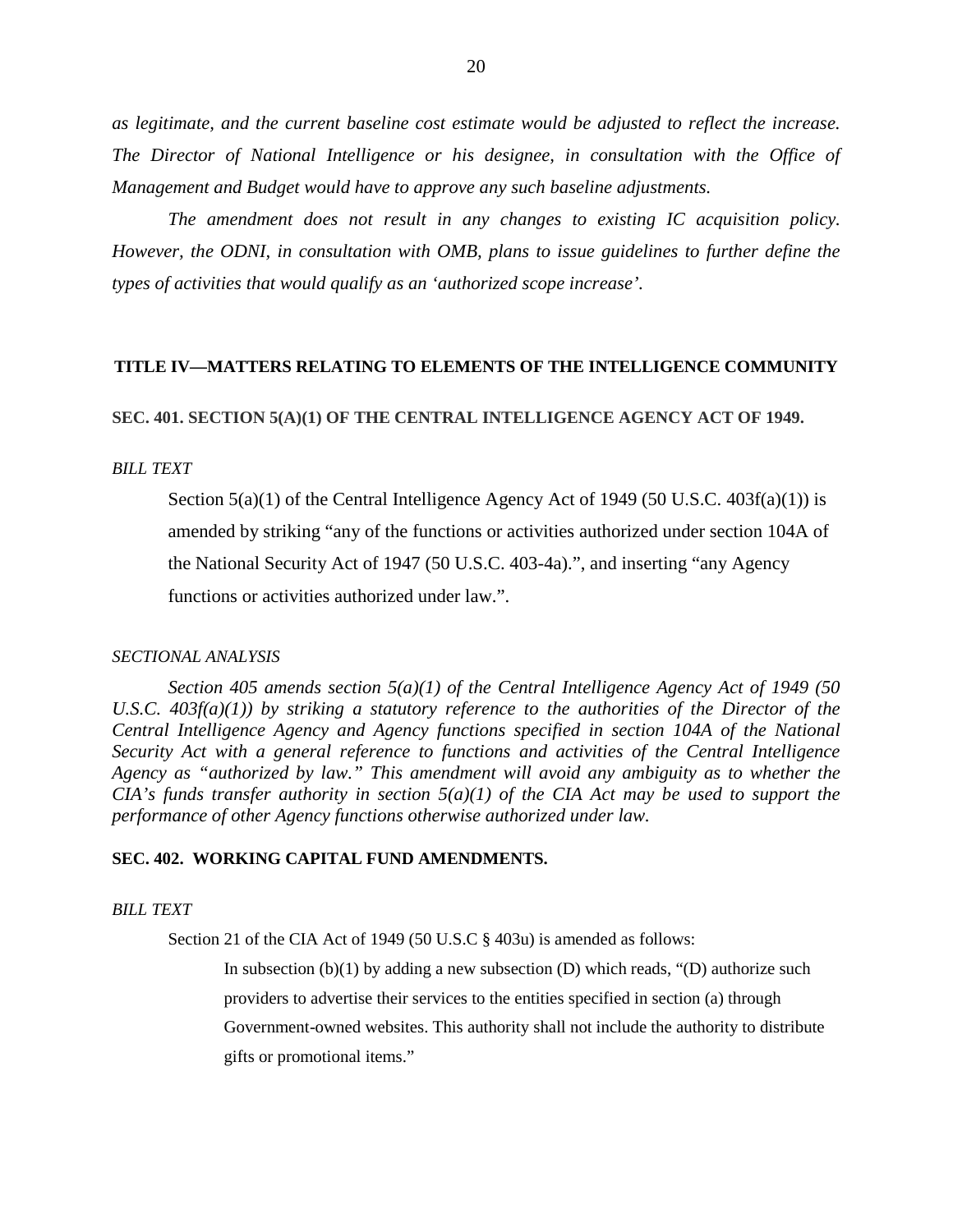In subsection  $(c)(3)(B)$  by adding "s" to "subsection" and "and  $(b)(1)(D)$ " after " $(f)(2)$ ".

In subsection  $(c)(2)(E)$  by striking the phrase "from the sale or exchange of equipment or property of a central service provider" and inserting in its place "from the sale or exchange of equipment, recyclable materials, or property of a central service provider."

#### *SECTIONAL ANALYSIS*

*Amendment (a) provides authority for service providers operating under the Central Services Program to use their resources to advertise their capabilities to their authorized customer base using mechanisms typically and customarily available to Government entities. Without this authority, service providers in the Fund are not able to maximize their efficiencies by operating at capacity and provide the lowest possible cost to their customers. This authority shall not be used to purchase gifts or giveaway items, such as mugs, t-shirts, caps, and holiday greetings.* 

*Amendment (b) authorizes service providers to pay the costs of advertising from the Working Capital Fund.*

*Amendment (c) clarifies that service providers operating under the Central Services Program are authorized to deposit receipts from the sale of service provider-owned recyclable materials into the Fund. Although the current law authorizes the deposit of proceeds from "property" sales, it is unclear whether this authority extends to the sale of recyclable materials. Proceeds from recycling are subject to government-wide use restrictions (Section 706 of Public Law 111-117) which would not allow deposit of such proceeds directly into the Working Capital Fund. While the Agency could interpret "property" in the current law to include items in scrap condition, thus justifying the retention of their sales proceeds, we would prefer to bring the law's text directly in line with this interpretation.*

#### **SEC. 403. CENTRAL INTELLIGENCE AGENCY INSPECTOR GENERAL AUTHORITIES.**

*BILL TEXT*

Section 17 of the Central Intelligence Agency Act of 1949 (50 U.S.C. §403q) is amended as follows:

(a) in subsection (e) (7) by designating the existing paragraph as paragraph " $(A)$ "; and

(b) by inserting after the newly designated paragraph (A), the following new paragraph:

21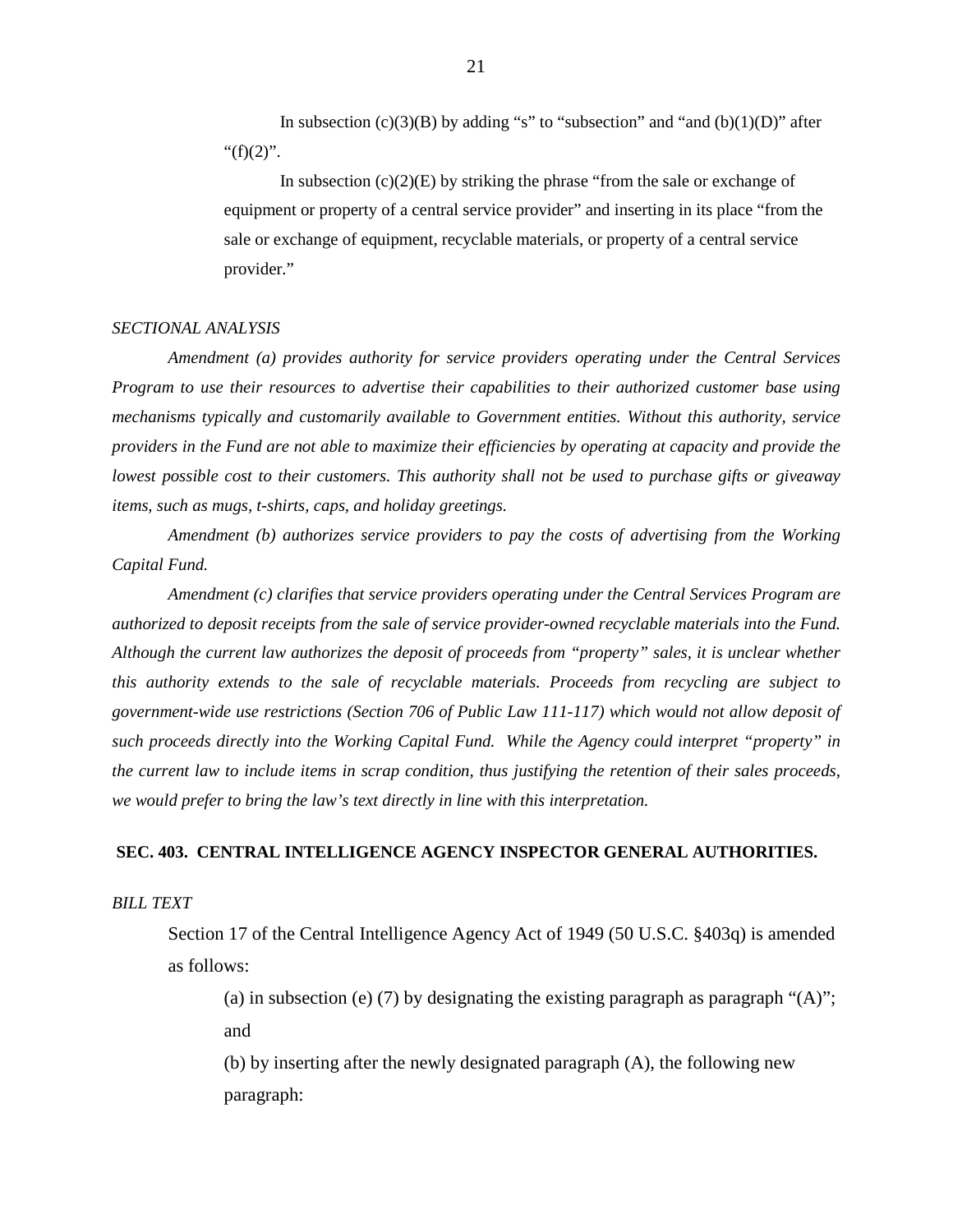"(B) (B) Notwithstanding 50 U.S.C.  $\frac{2403a(d)}{1}$ , for the purposes of applying the provisions of 5 U.S.C. §§8335(b), 8331(20),8401(17), and 8425(b), the Inspector General may exercise the functions, powers, and duties of an agency head or appointing authority with respect to the Office of Inspector General."

#### *SECTIONAL ANALYSIS*

*Authorize the Inspector General for the Central Intelligence Agency to designate*  positions within the Office of Inspector General as eligible for certain law enforcement *retirement entitlements under 5 U.S.C. Chapters 83 and 84.*

*Section 403 amends the Central Intelligence Agency (CIA) Act of 1949 to authorize the CIA Inspector General to designate positions held by criminal investigators as meeting the qualifications under 5 Code of Federal Regulations §§831.902, 831.903, 831.904, 842.802, and 842.803 – so that retirement annuity and eligibility, mandatory retirement, Government contributions to retirement, and payroll deductions are calculated in accordance with the provisions applicable to law enforcement officers in 5 U.S.C. Chapters 83 and 84. In addition, persons transferring from law enforcement officer positions in other agencies into the CIA Office of Inspector General would not lose their eligibility to participate in the law enforcement officer retirement scheme as long as they occupied a position designated as law enforcement officer position and performed qualifying duties, in either a primary or secondary position, as defined in 5 C.F.R. §842.802.*

*The "notwithstanding 50 U.S.C. §403-4a(d)(1)" language clarifies that the law enforcement proviso prohibiting the DCIA from exercising law enforcement powers does not prevent the CIA Inspector General from exercising the functions, powers, and duties of the agency head or appointing authority to designate qualifying OIG personnel as law enforcement officers for retirement benefit purposes.*

# **TITLE V—TECHNICAL AMENDMENTS**

# **SEC. 501. TECHNICAL AMENDMENT FOR STATUTORY DEFINITION OF AGENCY.**

#### *BILL TEXT*

(A) Subsection (a)(2)(C)(ii) of Section 2302 of Title 5 is amended by inserting ", the Office of the Director of National Intelligence," after "the Central Intelligence Agency.".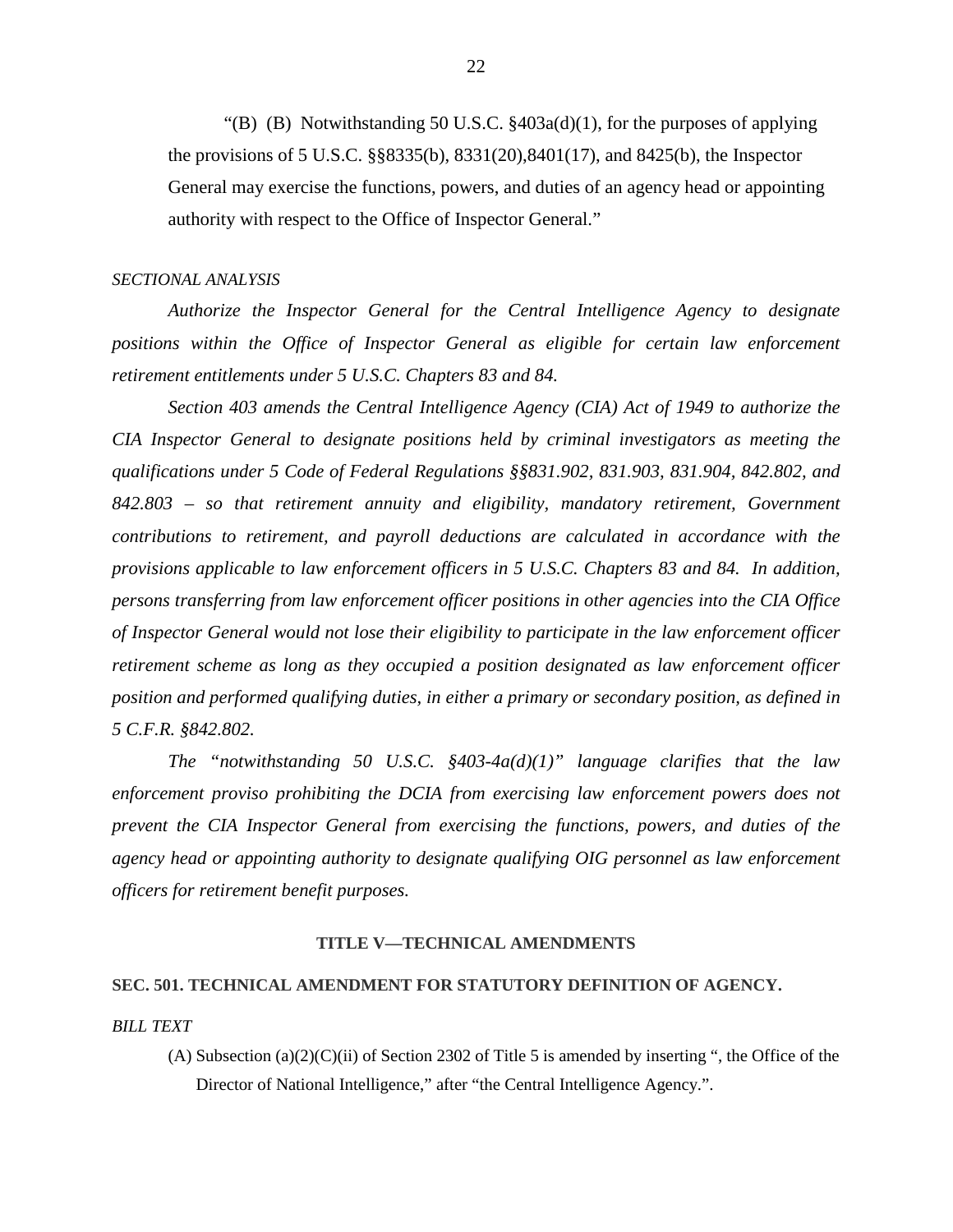(B) Subsection (a)(1)(B) of section 3132 of Title 5 is amended by inserting ", the Office of the Director of National Intelligence," after "the Central Intelligence Agency.".

#### *SECTIONAL ANALYSIS*

*Sections 2302 and 3132 exclude from the definition of "agency" under those chapters certain specifically enumerated Executive agencies. In addition, Sections 2302 and 3132 exclude from the definition of "agency" those Executive agencies that the President determines have as their principal function "the conduct of foreign intelligence or counterintelligence activities." The ODNI constitutes such an Executive agency through its principal foreign intelligence role as recognized by the Intelligence Reform and Terrorism Prevention Act, Pub. L. 108-458, and Executive Order 12333.* 

*This technical fix to Sections 2302 and Section 3132 of Title 5 expressly identify the ODNI as an Executive agency excluded from the definition of "agency" under those chapters.* 

# **SEC. 502. TECHNICAL AMENDMENT FOR DEFINITION OF INTELLIGENCE AGENCY.**

# *BILL TEXT*

Section 606 of the National Security Act of 1947, (50 U.S.C. 426) is amended by deleting subsection (5), and inserting the following—

"(5) The term "intelligence agency" means the elements of the intelligence community as that term is defined in section 3(4) of the National Security Act.".

#### *SECTIONAL ANALYSIS*

*This Amendment will revise the definition of "intelligence agency" in section 606 of the National Security Act of 1947, as amended, to include all of the elements of the Intelligence Community. The current definition of "intelligence agency" in section 606 does not include the counterintelligence elements of the Department of Defense (DoD) or the intelligence and counterintelligence components of other elements of the Intelligence Community. The revised definition would conform the definition of "intelligence agency" to include all elements of the Intelligence Community, as defined in section 3(4) of the National Security Act, and thus include such foreign intelligence (FI) and counterintelligence (CI) elements of the DoD and the counterintelligence (CI) elements of the Federal Bureau of Investigation (FBI).* 

*The definition in section 606 is limited in its application to Title VI of the National Security Act on the protection of certain national security information. Title VI imposes criminal penalties for the disclosure of the identity of covert agents, thereby affording the individual agent protection as well as*